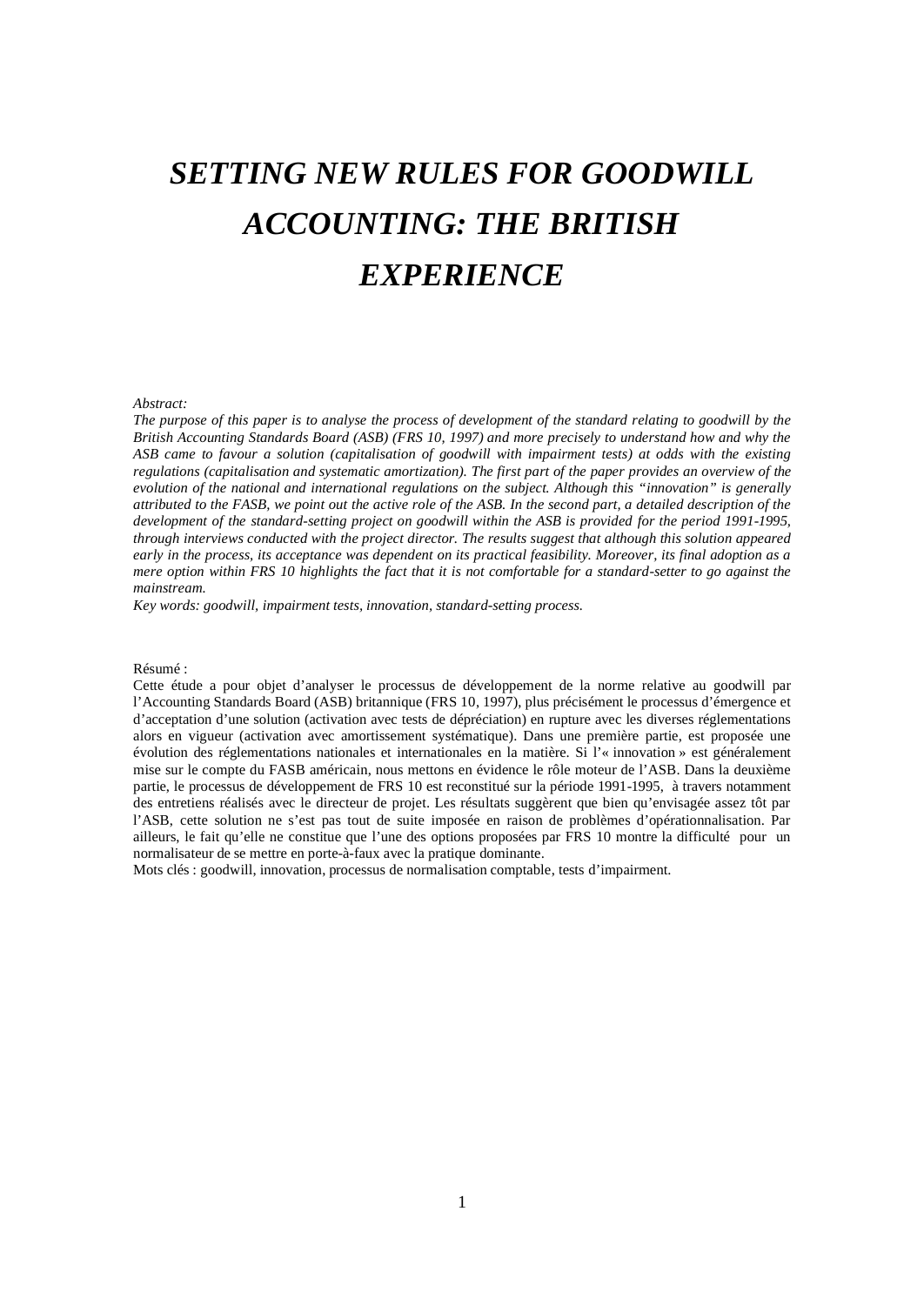## **INTRODUCTION**

Accounting for goodwill has been one of the most contentious issues in the history of modern accounting. Initial recognition as well as measurement subsequent to initial recognition has been largely debated by national and international standard-setters. Acceptable accounting approaches have run from charging goodwill to equity, to capitalizing it permanently, and to capitalizing and amortizing it. In June 2001, the issuance of SFAS 142 "Goodwill and Other Intangible Assets" by the Financial Accounting Standards Board (FASB), the American standard-setter, has provoked a big bang within the accountants' community. In fact, the provisions of this standard prohibit the capitalization and amortization approach which has been the most dominant one in practice for more than twenty years. Other standard-setters have adopted the same line, in particular the IASB, through IFRS 3 "Business Combinations" and in a way the British Accounting Standards Board (ASB) through FRS 10 "Goodwill and Intangible Assets". A consensus has emerged on the subject, which leads us to question the reasons why regulations have changed.

Although the FASB is often considered as the initiator of this solution, there is evidence that the British ASB played a significant role in legitimating the non systematic depreciation approach and applying the concept of impairment tests for goodwill. This justifies our interest in the ASB and in its process of developing the goodwill standard. The purpose of this paper is to understand how and why the ASB came to favour this solution and to adopt it as an option in its final standard.

The first part of the paper provides an overview of the evolution of the different national regulations relating to goodwill accounting. This analysis leads us to point out the active role of the ASB, the British standard-setter, in initiating the solution of recognising goodwill as an asset and following up its value through impairment tests (which will be referred to in the remainder of the paper as the "impairment solution"). In the second part, a detailed description of the development of the standard-setting project on goodwill within the ASB is provided and analysis is conducted in order to understand the emergence of this solution as an acceptable accounting treatment. Our main source of information is a series of regular interviews carried out with the person in charge of the project during year 1995 so as to shed the light on the standard-setting process from an internal viewpoint. This paper differentiates from earlier studies in two main aspects. First, the use of in-depth interviews is quite rare since most studies base their conclusions on the analysis of comment letters considered as the most observable form of lobbying (Grinyer and Russel, 1992; Hatwig, 2006; Tollington, 2006). Second, the paper emphasizes the standard-setting process within the ASB (namely how the impairment solution arose and finally became a legitimate one) and doesn't aim at identifying the supportive arguments set forth by the different actors.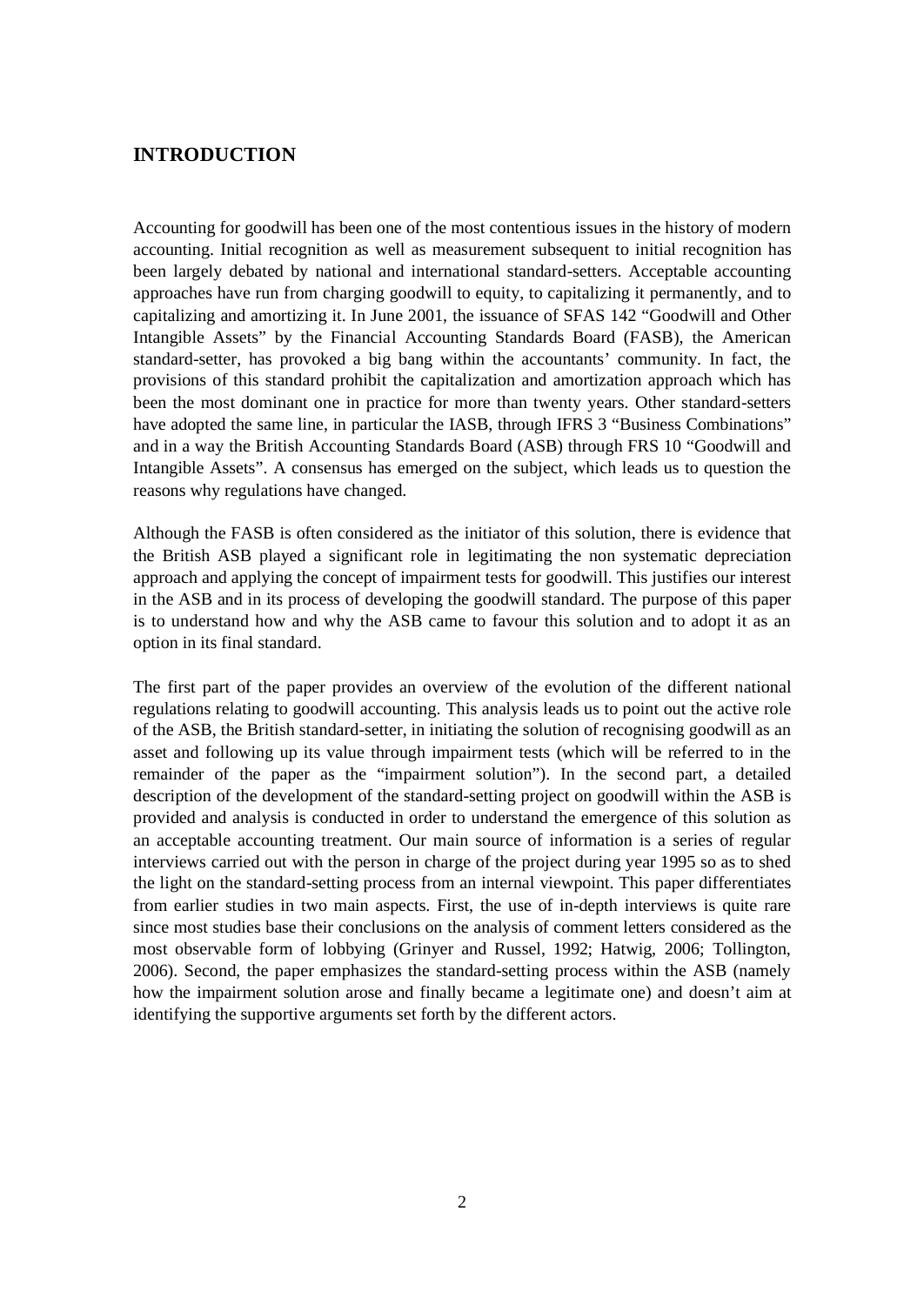# **SECTION I: A HISTORICAL OVERVIEW OF REGULATIONS RELATING TO ACCOUNTING FOR GOODWILL**

Several earlier researches have already proposed a comparative analysis of the accounting regulations associated with intangible assets (Can•ibano and al., 2000; Stolowy and Jeny-Cazavan, 2001; Powell, 2003). Their results highlight the heterogeneity of regulations and practices as far as accounting for intangible assets is concerned. The diversity of approaches followed by national and international standard-setters seems to be due to the lack of a commonly accepted conceptual framework that proposes a clear definition of these assets. Consequently, accounting for intangible assets has been considered as one of the causes of international accounting disharmony (Stolowy and Jeny-Cazavan, 2001). Canibano and al. (2000) point out that the existence of alternative accounting treatments for intangible assets impairs the comparability and the relevance of the information on the intangible determinants of companies' value.

Since this article focuses on the way the impairment solution emerged within the British accounting standard-setter, our analysis will be limited to requirements related to accounting for goodwill<sup>1</sup> subsequent to initial recognition. However, it will be difficult to isolate the standards addressing accounting for goodwill from those dealing with accounting for other intangible assets. Most regulators aim at achieving a consistent treatment of both in order to eliminate potential accounting arbitrage between the two. Moreover, greater emphasis will be given to regulations that are likely to be of particular interest for the remainder of the study. Namely, the recent history of the American, international, and British regulations will be examined in turn in order to identify the standard-setter that first came up with the impairment test idea for goodwill. As mentioned earlier, both the American and International standards that address accounting for goodwill prohibit the capitalization and systematic amortization approach and require instead the application of impairment tests (at least annually) respectively since 2001 and 2004. The giant step taken by the FASB through the issuance of SFAS 142 is commonly associated with the idea that this standard-setter was the initiator of the impairment solution for goodwill. The following analysis shows that this idea can be challenged.

## **1.1 From 1970 to late 1990's: a consensus around the capitalization and amortization approach**

Our analysis starts from 1970, a key date in the United States where the accounting standardsetter of the time, the Accounting Principles Board (APB), issued APB Opinion n° 16 "Business Combinations" and APB Opinion n° 17 "Intangible Assets". These standards required the capitalization and amortization of goodwill over a period which can not exceed forty years. Once these standards came into force, the application of the capitalization and amortization approach spread gradually to become a dominant practice in the US by around

 $1$ <sup>1</sup> It is worth noting that we are going to deal only with acquired goodwill since almost all jurisdictions prohibit the capitalization of internally generated goodwill. However, it is important to point out that the consistency of accounting treatments of both goodwills has always been of a particular importance when deliberating on accounting for purchased goodwill.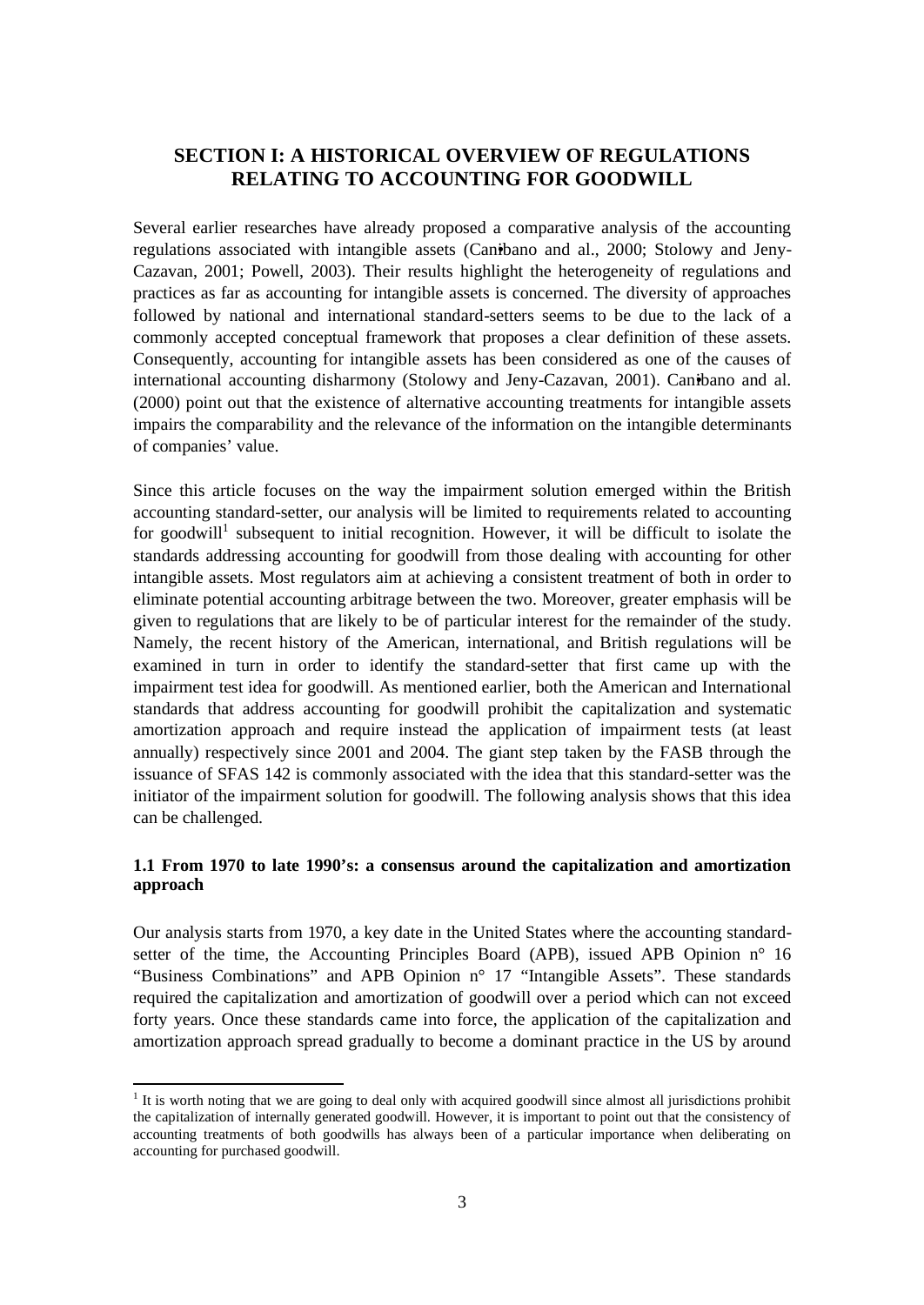1975 (Richard and al., 2005). The issuance of these standards provoked strong opposition from industry. In order to gain support from companies, the predecessor of the FASB had to allow them to use a very long amortization period for goodwill. Thus, the maximum limit of forty years "was generally understood to be a "compromise", granted to companies as an incentive to replace the old write-off method<sup>2</sup>." (Richard and al., 2005, p. 23-24). During the 1970's, the  $FASB<sup>3</sup>$  had an active project on its agenda to reconsider the accounting for business combinations and purchased intangible assets. However, the FASB decided first to defer consideration of these issues until after it completed to develop its conceptual framework and later to remove them from its agenda to focus on higher priority projects. No substantial change occurred from the mid 1970's until August 1996 when the FASB decided to add the project on business combinations and intangible assets to its agenda.

Several national standard-setters followed the same line concerning accounting for goodwill subsequent to its initial recognition. The amortization approach has been the most commonly adopted one throughout the world. However, countries which require the amortization of goodwill do not always behave in the same way regarding the duration of amortization. Some regulations simply indicate that amortization must be recorded over the useful life of the asset whereas others prescribe an upper limit to that duration. For example, France sets no maximum limit for the useful life of goodwill and only requires that the choice of the period be in line with documented goals and hypotheses defined at the date of acquisition<sup> $\overline{4}$ </sup>. Yet, France was quite isolated in this position, the dominant practice being the amortization over the goodwill's useful life, often subject to an upper limit of 5 or 20 years, with only the  $USA<sup>5</sup>$ allowing a maximum of 40 years. The establishment of a maximum amortization period for goodwill stems from the difficulty to estimate the useful economic life of this asset with sufficient accuracy. The upper limit of 20 years<sup>6</sup> chosen by Australia, Germany and New-Zealand was justified by the fact that the planning horizon adopted by an enterprise for its operations is unlikely to exceed 20 years. Consequently, projections of the life of goodwill beyond that planning period are not sufficiently reliable to permit a longer amortization period.

It is noteworthy however that most jurisdictions that prescribed the systematic amortization approach also required that the carrying value of goodwill be subjected to a "review". The circumstances in which this "review" had to be carried out varied from one regulation to another. For instance, Australia, Germany and New-Zealand required an annual "review" whereas the international standard IAS 22 (revised in 1998) obliged entities to assess the carrying amount of goodwill annually only when the amortization period exceeded 20 years. The "review" had also to be conducted when there was an indication that goodwill had lost

<sup>&</sup>lt;sup>2</sup> This method consisted in writing-off goodwill against reserves on the acquisition date. It was favoured by companies in the absence of restrictive requirements since it allowed them to keep their profitability unchanged (ceteris paribus). It has been the dominant practice in US till the publication of APB opinions n° 16 and 17 (1970) and in UK till the issuance of Financial Reporting Standard FRS 10 "Goodwill and intangible assets" (1997).

<sup>&</sup>lt;sup>3</sup> The FASB has been designed to establish standards of financial accounting and reporting in the US since 1973. <sup>4</sup> In 2005, the French National Accounting Council proposed to limit the amortization period to 20 years but this proposal was not endorsed by the Accounting Regulation Committee.

 $5 \text{ Canada}$  also allowed a maximum amortization period of 40 years for goodwill.

<sup>&</sup>lt;sup>6</sup> This upper limit was also adopted by the International standard-setter in both revisions of IAS 22 (1993, 1998). The prescriptions of international standards will be examined later in detail.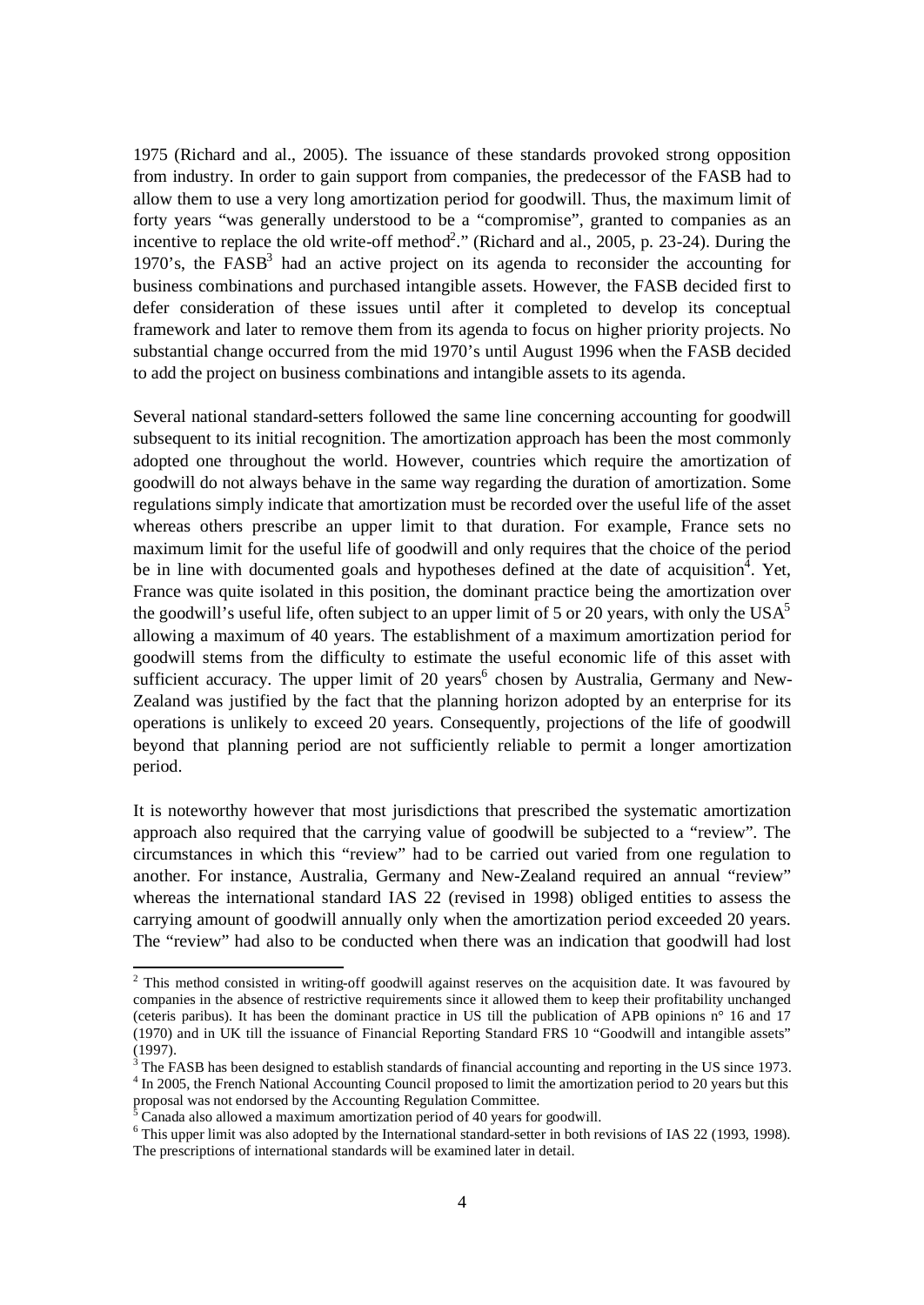value. Some jurisdictions chose to use the term "impairment test" whereas others kept more usual terms that may not be specific to intangibles (e.g. additional write-off). Stolowy and Jeny-Cazavan (2001) point out that the "impairment concept" for intangible assets was put forward by the International Accounting Standards Committee (IASC) through the publication of IAS 38 and IAS 36, and the revision of IAS 22 in 1998. The former revision of IAS 22 (1993) required that the amortization period of goodwill should never exceed 20 years whereas the 1998 version sets a rebuttable presumption that the useful life of goodwill will not exceed 20 years, which means that an enterprise can amortize over a longer period provided that it discloses the reasons for its choice and estimates annually the recoverable amount of goodwill in order to identify and record any impairment loss. The prescriptions of the third version of IAS  $22<sup>7</sup>$  were highly influenced by the outcome of the project on accounting for intangible assets. This project was put on the IASC's agenda since 1993 and gave rise to the exceptional issuance of two exposure drafts (E50, 1995 and E60, 1997). The resulting standards, IAS 38 and IAS 36, prescribe the capitalization and systematic amortization of purchased identifiable intangibles assets, over a period normally not exceeding 20 years. This maximum limit can be rebutted by a company in particular circumstances provided it performs annual impairment tests to assess the recoverability of the intangible asset balance. The same rules have been adopted later for goodwill in order to prevent companies from making arbitrary choices.

From the above analysis, it is reasonable to conclude that goodwill amortization has been dominant in most jurisdictions from 1970 till the late 1990's. It is also noteworthy that amortization and impairment were not mutually exclusive since impairment was often added to amortization.

#### **1.2 Impairment for goodwill: a complement versus an alternative to amortization**

The IASC (through IAS 36 "Impairment of Assets" which was issued in 1998 and is still effective) as well as the FASB (through SFAS 121 "Accounting for the Impairment of Long-Lived Assets and for Long-Lived Assets to Be Disposed Of" which was issued in 1995 and has now been superseded) provided a detailed methodology aimed at identifying and measuring potential impairment losses associated with goodwill.

The first public document relating to the impairment issue (a Discussion Memorandum) was published by the FASB in December 1990. This Discussion Memorandum did not address accounting for goodwill but invited comments on the tentative decision to exclude goodwill from the scope of the project. Based on comments received, the FASB decided to include goodwill in the scope of the exposure draft and the final standard<sup>8</sup>. The exposure draft was issued in November 1993 $9$  and required that goodwill be reviewed for impairment whenever events or changes in circumstances indicate that its carrying amount may not be recoverable. So, the IASC can not be considered as the first accounting standard-setter to have developed

<sup>&</sup>lt;sup>7</sup> IAS 22 was first issued in 1989.

<sup>&</sup>lt;sup>8</sup> The justification given by the FASB is that long-lived assets and identifiable intangibles can not be tested for impairment without also considering the goodwill arising from the acquisition of those assets.

<sup>&</sup>lt;sup>9</sup> This date preceded the issuance by the IASC of the second exposure draft E60 (1997) relating to accounting for intangible assets and the third revision of IAS 22 "Business Combinations".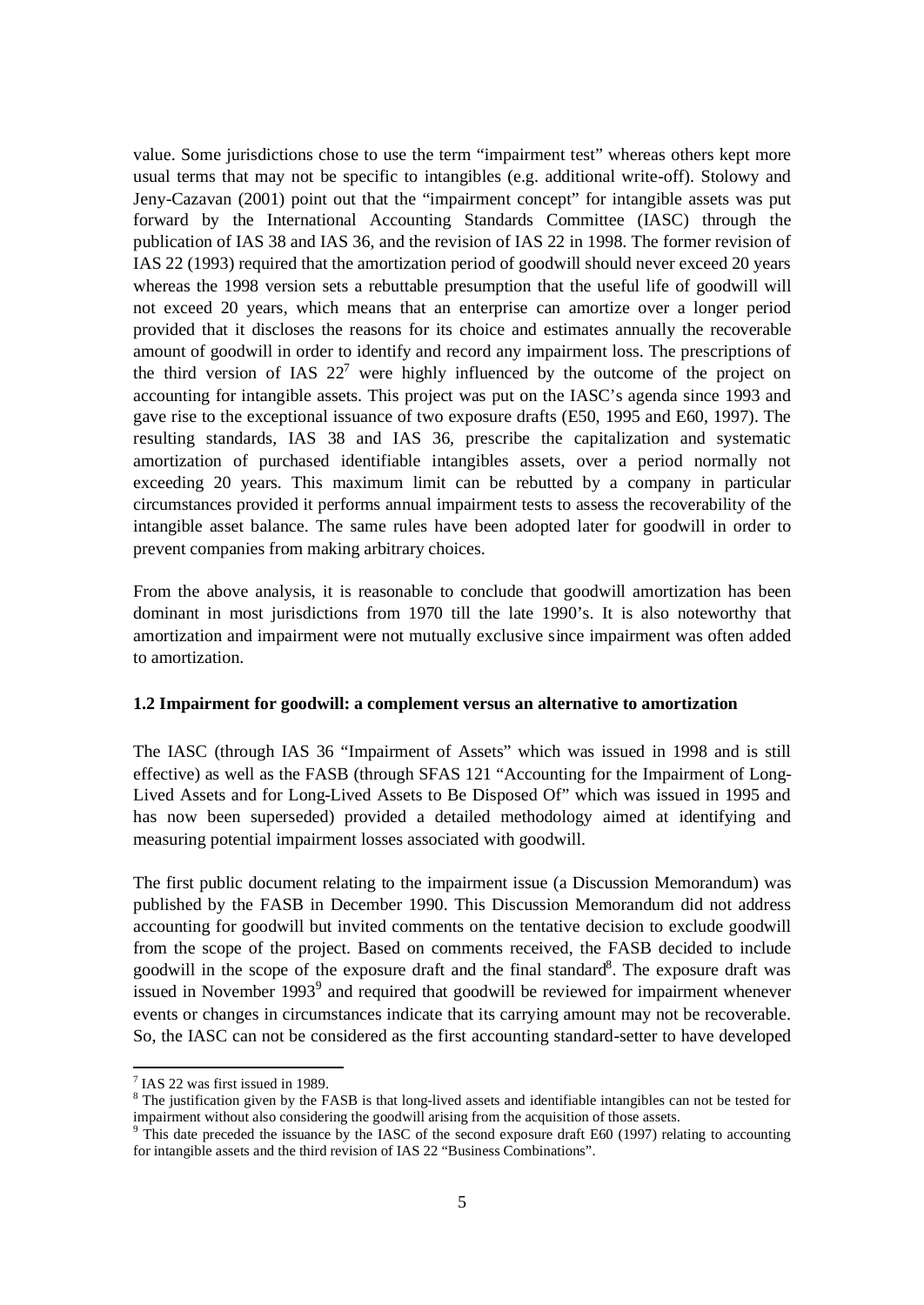the "impairment concept" for intangible assets in general and goodwill in particular, as have been pointed out by Stolowy and Jeny-Cazavan (2001). However, it can be said that the IASC requirement to perform annual impairment tests when the useful life of goodwill exceeds 20 years (brought about by the third version of IAS 22) was a more important step towards the impairment approach since recoverability tests had to be carried out regularly in certain circumstances (and not merely when impairment indicators emerge like proposed by SFAS 121). Impairment tests, when the useful life of goodwill was expected to exceed 20 years, made part of the amortization approach and were not considered merely as a complement to it.

At this stage of the analysis, we can conclude that the "impairment concept" for goodwill was first brought about by the American standard-setter through the exposure draft issued in 1993. The circumstances under which impairment tests have to be performed have evolved since that date to include an annual frequency in some jurisdictions (and under some conditions). However, our conclusions have to be tempered since the analysis does not consider the evolution of the British regulation related to accounting for goodwill.

#### **1.3 The British accounting standard-setter: an outsider?**

The first British accounting standard that have addressed accounting for goodwill was issued by the Accounting Standards Committee  $(ASC)^{10}$  in 1984. This standard was not in line with the dominant practice of the time since it recommended to charge goodwill against reserves at the date of acquisition (although it also allowed the capitalization and amortization approach). A first attempt was made by the ASC (before its demise in 1990) in order to reconsider accounting for goodwill (and other identifiable intangible assets). The responses to the exposure drafts issued by the ASC were later analysed by the newly formed standardsetter, the ASB, which did not deliberate on the issue until 1993. The consultation process spanned over four years, including the publication of a discussion paper (1993), a working paper (1995), an exposure draft (1996) and a final standard in 1997. Since the beginning of the process, the ASB felt it must find a way out since systematic amortization was highly rejected by industry. An alternative solution based on the annual review of goodwills believed to have indefinitely long lives has been proposed in the working paper. In this case, goodwill should not be submitted to systematic amortization. Goodwill having a finite life should be amortized over that life and submitted to an impairment test at each year-end (this test was qualified as a "minimal review"). These prescriptions, which were later included in the final standard, brought the British rules into conflict with the dominant approach adopted by national and international standard-setters, since goodwill amortization could be avoided in some circumstances. The ASB was thus the first standard-setter to propose the impairment solution as an alternative to the amortization approach. Few accounting standard-setters dared to go so far at that time. The IASC required testing goodwill for impairment annually only if its useful life was expected to be superior to 20 years but it did not forbade the systematic amortization in those circumstances. Kwok and Sharp (2005) point out the fact that "the UK's experience with intangible assets served as an important input into the IASC's intangible assets project" (p. 93). They add that "the UK had wanted to follow the

<sup>&</sup>lt;sup>10</sup> The ASC was replaced by the Accounting Standards Board (ASB) in 1990.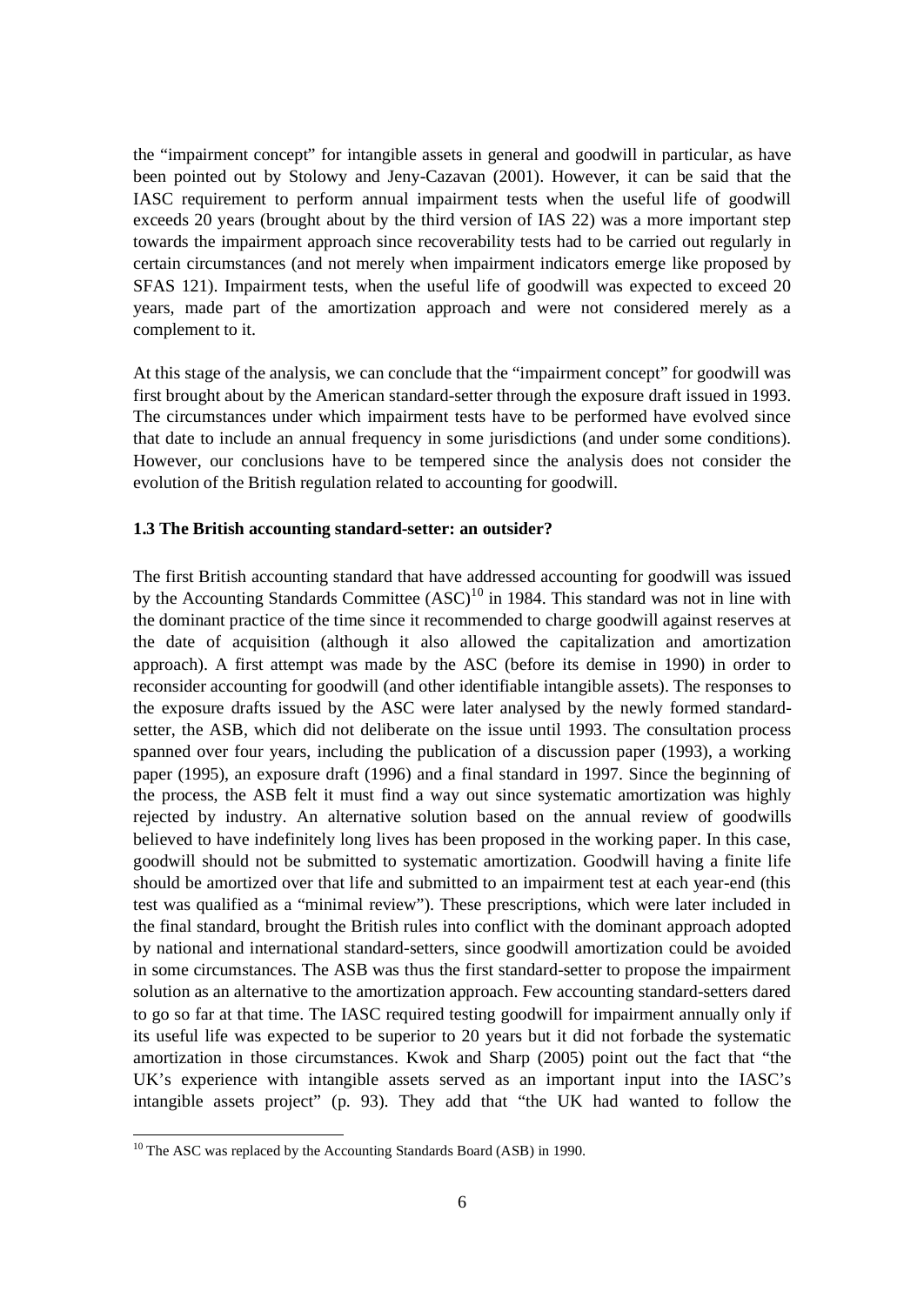international practice of 20 years of amortization, but the industry was not in favour. Therefore, it came up with the impairment test idea which slowly gained acceptance" (p. 93). The ASB could not completely move away from the amortization approach since the revision of the standard addressing accounting for goodwill firstly aimed at bringing the British practice in line with the international one. Thus, the solution of impairment as an alternative to systematic amortization was only proposed as an option in the final standard. This is the reason why, we think, the adoption of the impairment solution for goodwill is usually, if not always, associated with the American standard-setter although much work has been done on the subject within the ASB since the early 1990's. The solution adopted in FRS 10, that is capitalization and amortization over a finite life with the possibility to use impairment tests in special circumstances, was a compromise intended to avoid a rejection of the standard by industry. The abolishment of goodwill amortization did not occur before the issuance in 2001 of the American standards which initiated a real move of accounting jurisdictions towards the impairment solution.

## **SECTION II: THE DEVELOPMENT OF THE "IMPAIRMENT SOLUTION" WITHIN THE BRITISH ASB**

In this part, a detailed description of the development of the project on goodwill within the ASB is provided and an analysis is conducted in order to understand the emergence of the impairment solution as an acceptable accounting treatment. Our study is based on the following sources:

- Analysis of publicly available documents (discussion papers, exposure drafts, standards, letters of comment to public documents). Our understanding has been limited by not being able to get access to private documents such as internal documents or minutes of Board meetings.
- Interviews with the project director in charge of the project within the ASB. The interviews were carried out on a regular basis during year 1995 (January, March, June, and October) in order to understand the progress of the project.
- Attendance to the public hearings held on the subject (September 1995).

Using as the main material interviews with the project director gives a specific tone to the report. It constitutes an in-depth study of the process from an internal point of view and a study of the process in progress, without the a posteriori rationalization inherent in the study of finished projects.

Because of the controversy attached to accounting for goodwill, this project has been one of the longest of the ASB. The ASB started working on the subject at the end of 1991 and the standard was adopted in 1997. Four formal stages may be identified corresponding to the issuance of public documents: 1) the development of a first series of proposals, contained in the discussion paper published in December 1993; 2) the refinement of the proposals, developed in the working paper (June 1995), providing the basis for the public hearings 3) the publication of the exposure draft in June 1996 (FRED 12 "Goodwill and intangible assets"), followed by another exposure draft (FRED 15 "Impairment of fixed assets and goodwill"), in July 1997 ; 4) The adoption of the standard, FRS 10 "Goodwill and intangible assets", in December 1997. Guidelines on impairment tests have been defined in a later standard,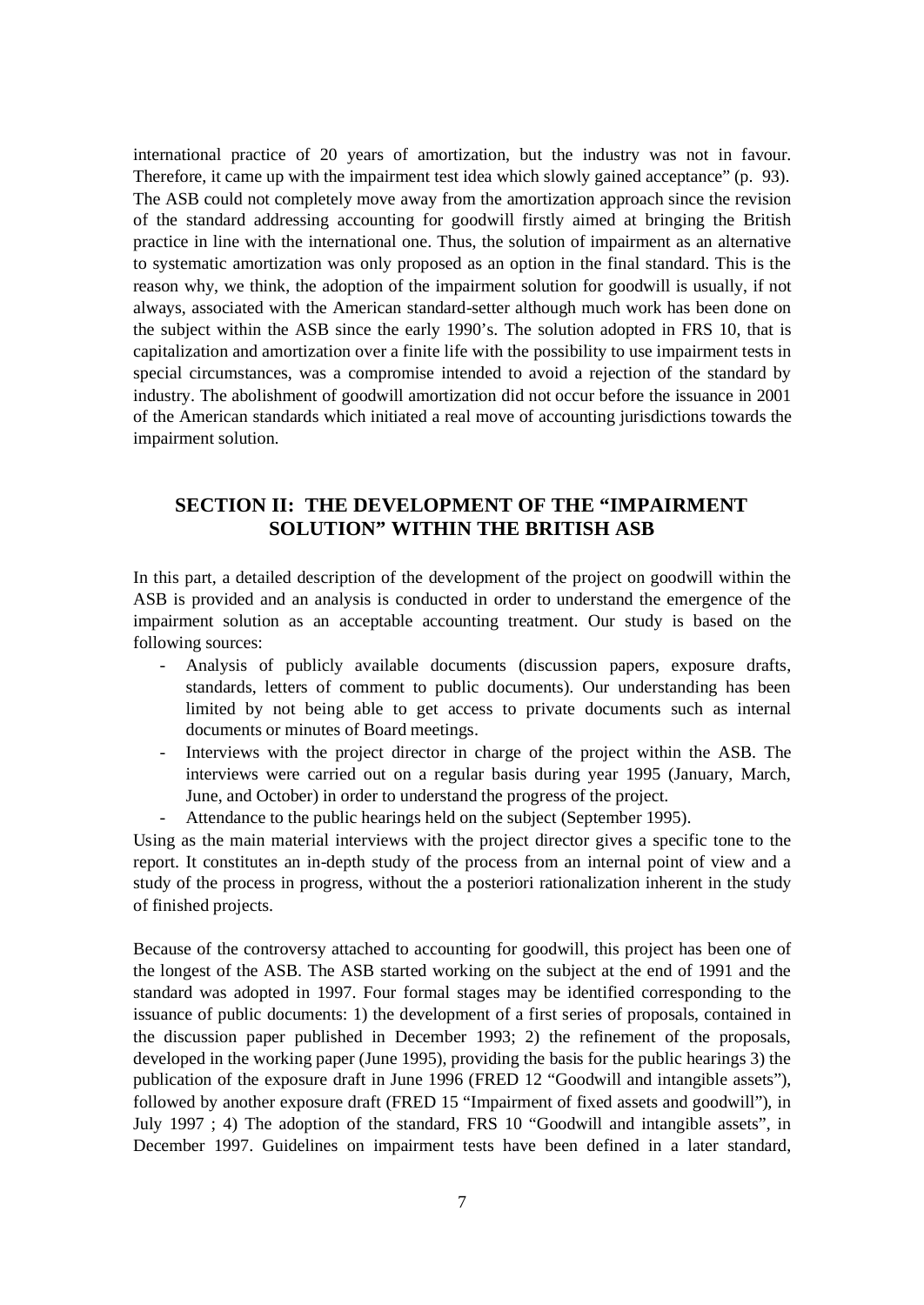FRS 11 "Impairment of fixed assets and goodwill", issued in July 1998. Our empirical study focuses on the period when this approach emerged and started to be consolidated and accepted as a possible solution. It runs from the end of 1991 when the ASB began working on the subject till the public hearings in 1995. Although the standard was adopted afterwards, the core of the proposals was already present in the working paper.

Before getting into the report stage by stage of the process, one needs to understand how standards are set within the ASB. The most visible part of the standard-setting process is dueprocess i.e. the publishing of several documents reflecting the thinking of the standard-setting body (a discussion paper, an exposure draft, a public hearing) ahead of a standard, in order to get comments from outsiders and possibly incorporate some of them into the final standard. Each published document is the result of a succession of choices and of a process of gathering information, thinking and decision-making among others. The preparatory process within the ASB is conducted by a project director (or a team of project directors) under the control of the Board. The nine or ten Board members are the final decision-makers. The project director is in charge of gathering information, consulting, making proposals and drafting public documents, all this work being drawn while regularly reporting to the Board and taking into account its orientations. The Board meets every fortnight, and for projects on the agenda, project directors concerned prepare a paper along the lines decided with the Board at previous meetings. These papers serve as a basis of the discussion during the meeting. For most projects, a group of "consultants", i.e. people coming from different backgrounds and/or having some interest in the project, was formed. The purpose of consultancy groups is to help the project director in developing his thinking, formulating proposals, and being aware of practical problems.

A detailed report of the development stage by stage of the project on goodwill is provided. It consists in the chronology of events, supported by comments from "the field" by the project director in charge of the subject (quotations are in inverted commas).

## **2.1 From the ASC's exposure drafts to the ASB's discussion paper (October 1991- December 1993): The emergence of an initial version of the impairment solution**

When the ASB took over the ASC, accounting for goodwill was already a problem and a source of abuse in the United Kingdom. The existing standard, SSAP 22 "Accounting for goodwill" (1984), allowed two different treatments for purchased goodwill: 1) elimination of goodwill against reserves immediately on acquisition (preferred method) or 2) capitalization of goodwill and depreciation over its useful economic life (alternative method). The dominant practice was the elimination against reserves. This accounting treatment was highly criticized mainly for two reasons. First, a company could pay more than needed to acquire another company without suffering anything through the profit and loss account (Tweedie, 1993). Second, this rule was totally out of line with international practice, generally based on capitalization and systematic depreciation.

Concerns about abuses relating to accounting for goodwill and intangible assets led the Accounting Standards Committee (ASC), the predecessor of the ASB, to put the problem on the agenda. The project resulted in the issuance of two exposure drafts in 1990: ED 47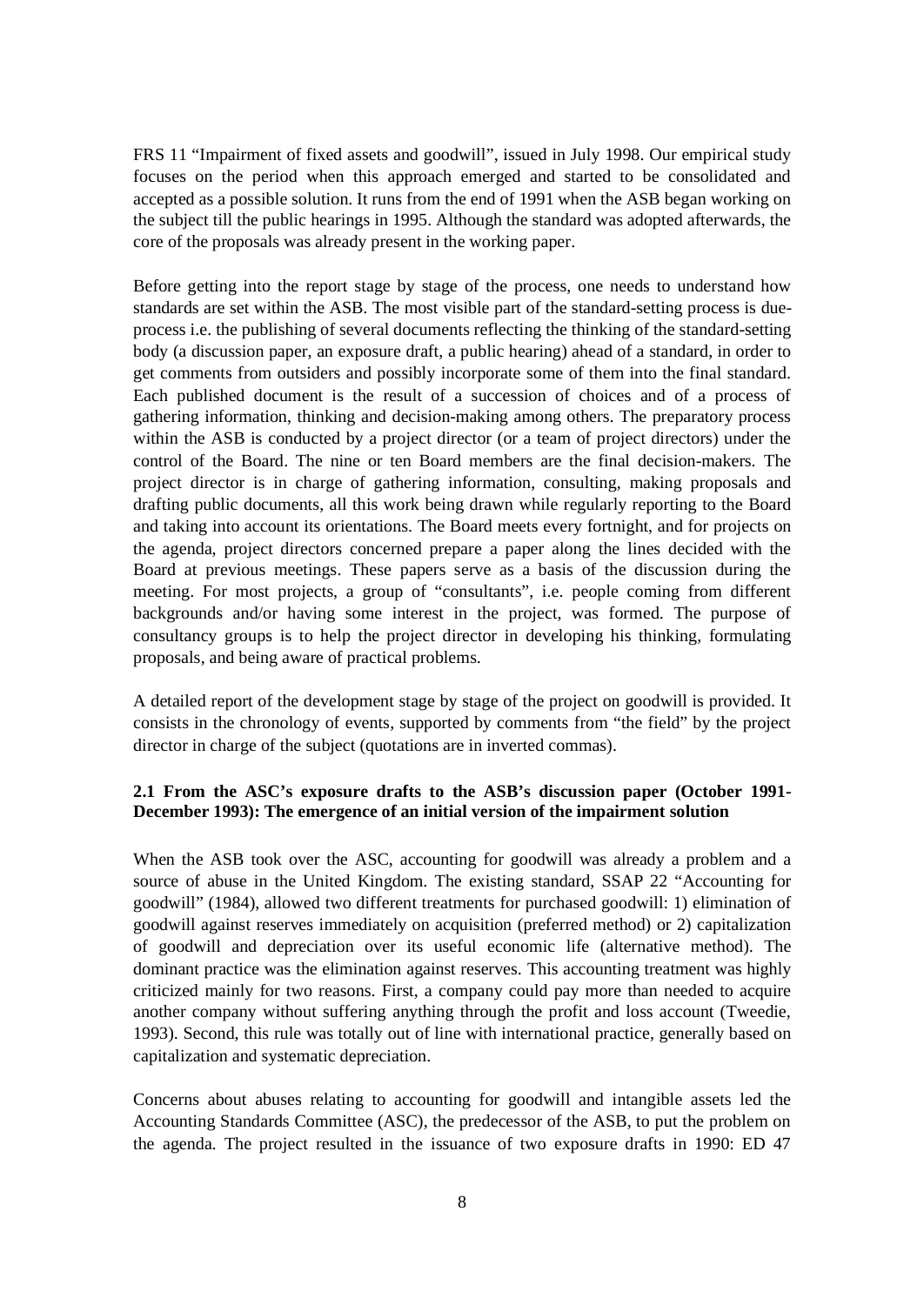"Accounting for goodwill" and ED 52 "Accounting for intangible fixed assets" These exposure drafts recommended capitalization of goodwill and depreciation over its estimated useful economic life (which would generally not exceed 20 years and could never exceed 40 years). Moreover, in order to avoid potential arbitrage between goodwill and other intangible assets, the ASC proposed that few intangible assets could be recognized separately from goodwill.

The reform of the standard-setting institutions hasn't allowed the ASC to complete the process. And the newly constituted Accounting Standards Board came to birth with an initial program dedicated to the elimination of abuses and the cleaning up of British accounting (Tweedie, 1993), in particular accounting for intangible assets and goodwill.

#### **Table 1: The background of the project**

- Existing standard (since 1984): SSAP 22 "Accounting for, goodwill" (two allowed treatments : 1) elimination of goodwill against reserves ; 2) capitalization of goodwill and depreciation over its useful economic life
- Exposure drafts published by the ASC in 1990: ED 47 "Accounting for goodwill" and ED 52 "Accounting for intangible fixed assets" (Main proposals : restrictive recognition criteria of intangibles separately from goodwill ; capitalization of goodwill and intangibles and systematic amortization over their useful lives)

The ASB used as a starting point the work already done by the ASC. The first task of the project director, in October 1991, was the analysis of responses to the two exposure drafts issued by the ASC on the subject. The project director prepared a substantial paper on the responses because Board members thought "*that it was very important to get a really good flavor of what was coming through*". And "what was coming through" was a strong opposition to the proposals contained in the exposure drafts. Companies in particular were overwhelmingly against a systematic amortization of goodwill (more than 90% according to the ASB). The main reason to their opposition was the fact that in the context of an acquisition, companies generally paid for something very valuable, particularly when brands were concerned, and those intangibles required advertising and promotion expenses which maintained and often enhanced their values. Therefore, systematic depreciation amounted to penalizing companies twice. "*There was a special outcry from industry against it and it was apparent from that piece of analysis that we could not really go ahead with that approach unless we wanted to have a total outcry from industry and we were willing to fight a battle like that".*

The Board decided to explore another approach. "*Instead we thought we would look more carefully at the approach consisting in monitoring the value of goodwill and only writing down the carrying value of goodwill when we really believed it was worth less than what was shown on the balance sheet.*"

In parallel to the analysis of responses, the project director conducted some conceptual thinking. Several papers were presented to the Board between the end of 1991 and the beginning of 1992, in particular a paper on the concept of asset in relation with the project of Statement of Principles (i.e. the ASB's conceptual framework) and a paper providing a comparison between the three possible treatments for goodwill (capitalization and depreciation; capitalization and regular monitoring of its value; elimination against reserves).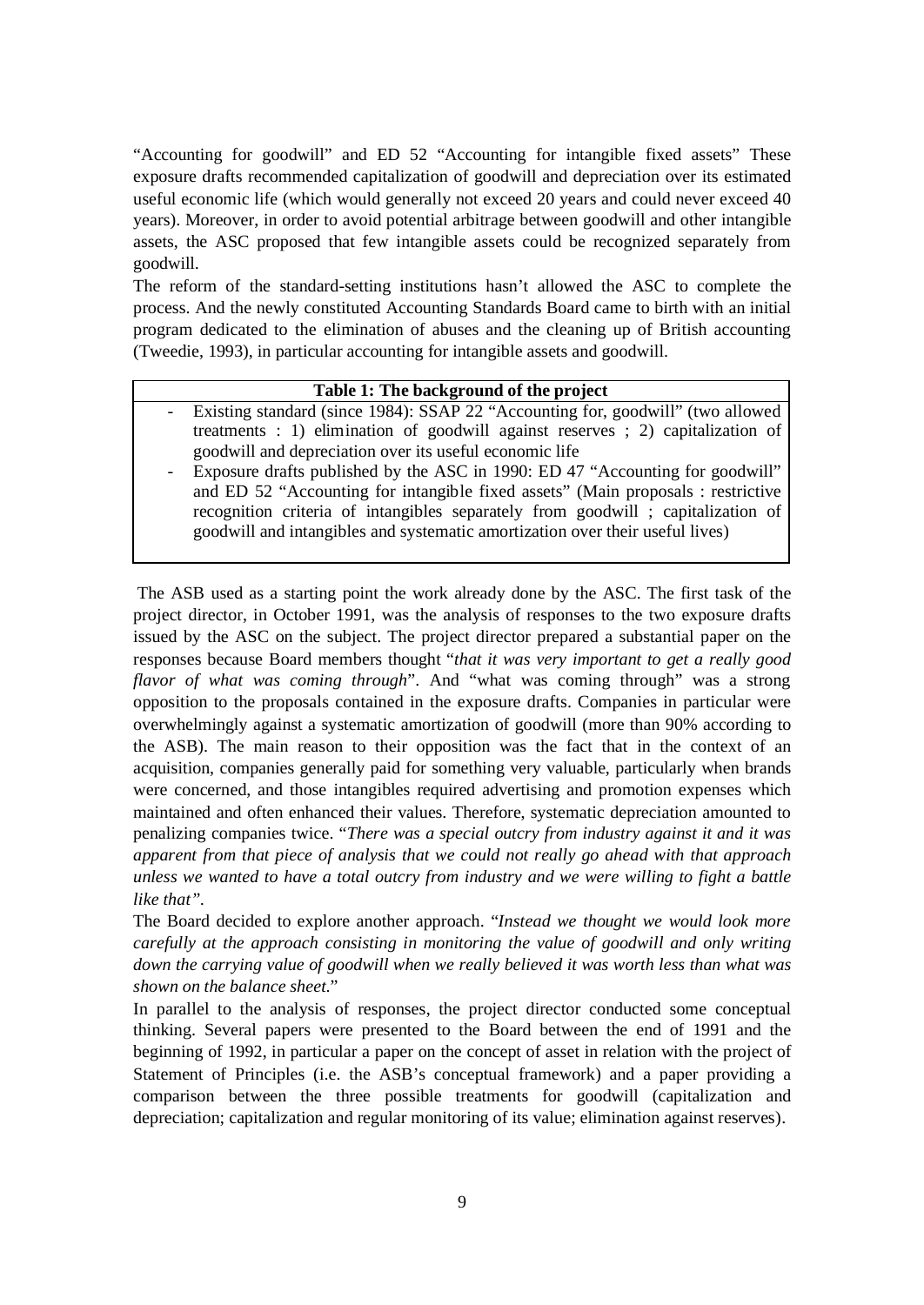In order to assess the appropriateness of the approach based on capitalizing and monitoring the value of goodwill, the ASB asked a group of academics to give an opinion on the subject. Between February and April 1992, the project director worked with a team of academics, conducting interviews. About 15 finance directors, 4 of the Big 6 auditors and a couple of analysts were asked whether they thought an approach based on monitoring the value of goodwill was possible. The results of this campaign were presented to the Board in May 1992.

The proposals were therefore oriented towards the capitalization of goodwill and the regular monitoring of its value. At this stage, a large definition of goodwill was favoured, including intangibles "*We felt, and there is a strong argument, that they are really part of goodwill. If you sell them you are selling the goodwill and that part of the business*".

From summer 1992, the project director started assessing the operationalization of this solution by trying to design tests intended to monitor the current value of goodwill. The project director worked with a small group of companies that became the consultant group on this project<sup>11</sup>.

That is how the project director recalls the work conducted during this period

"*I [discussed] with companies of how one might monitor the value of goodwill, putting forward various ideas like looking at ratios return on capital employed, looking at pay-back periods and looking at discounted cash-flows. And I discussed with some economists (...) and*  quite a lot of reading ... It was clear that the only rigorous approach or the approach that is *currently believed to be rigorous is to look at discounted cash-flows (...) Because it was*  considered to be the state of art best model assessment of value at the moment, that is why we *ended up with discounted cash-flows*."

These discussions enabled the project director to start building the tests aimed at controlling the current value of goodwill, then called "ceiling tests". The project director considers himself as the designer of the tests, with the help of David Tweedie, chairman of the Board, "*The person here who has looked at them most is David Tweedie (…) They are sort of my baby with a bit of David Tweedie as well.*"

During autumn 1992, the ceiling tests were submitted to the Board. "*I think a lot of [Board members] were skeptical. You could see that some of them were saying 'very good idea'. [One member] was saying he never thought we could get this far with goodwill 'it may not come off soon but pursue it'. Another member was saying it was too complicated, it won't work.*"

A first version of the Discussion Paper was presented to the Board at the beginning of 1993. One Board member got uncomfortable that the tests were not severe enough and that they could be breached too easily. During the first semester 1993, the project director spent considerable time trying to refine the tests and make them tougher. "*Quite a lot of time was spent on dummy data and I did a lot of computer modeling looking at what might happen with various types of tests and what the pattern of results would be.*" These tests have been designed with the contribution of companies constituting the consultancy group. These

 $11$  As mentioned earlier, a group of consultants is generally constituted for each project with the purpose to help the project director in developing proposals, both by providing information about current practices and highlighting practical difficulties that might emerge from proposed solutions.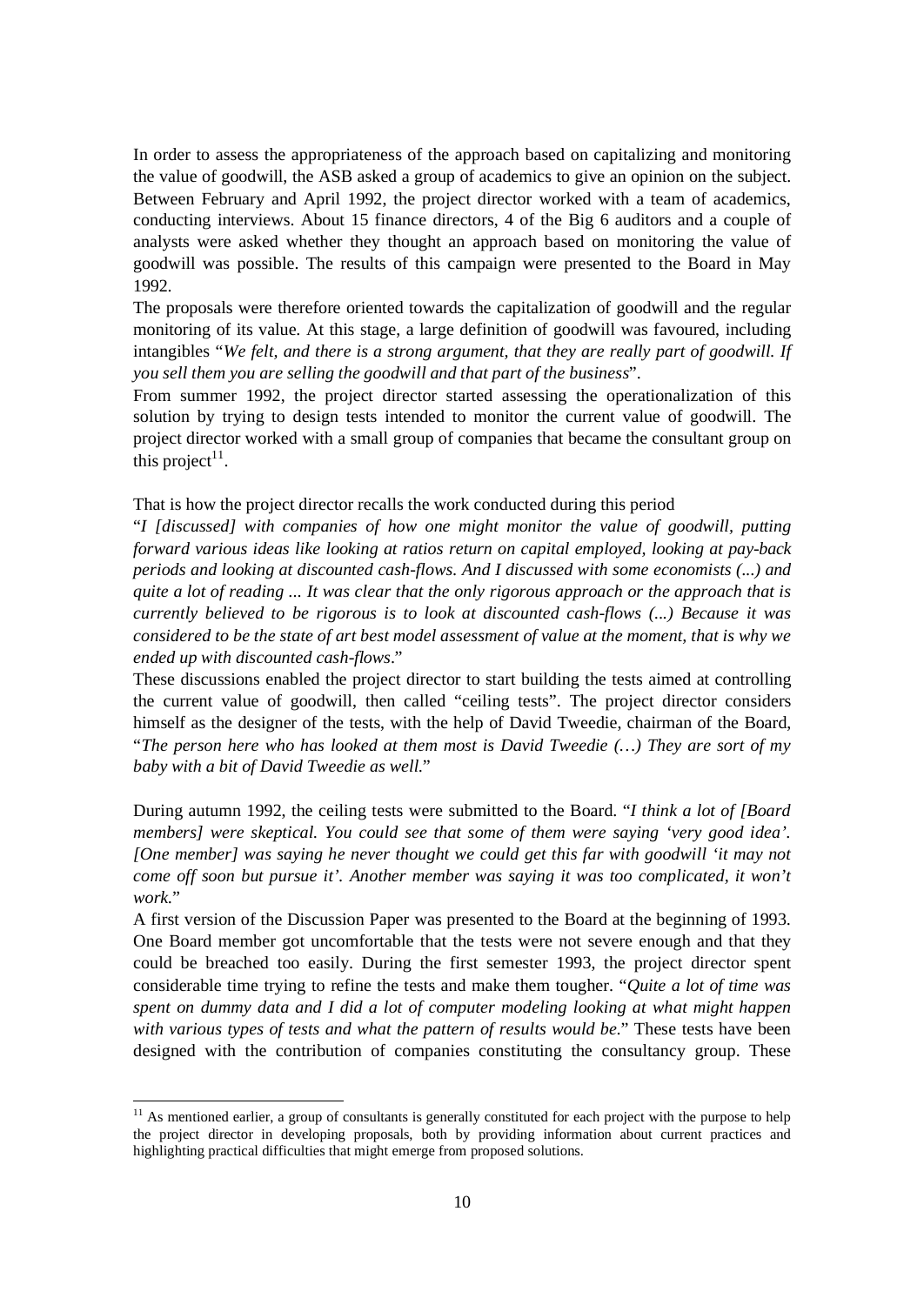companies have accepted to apply the tests to their past acquisitions and to follow the value of goodwill over five or six years.

"*So I must have spent from the summer 1992 to the summer 1993 really working on initial stages of the ceiling tests, which does seem a long time. I think we kept revising the tests. We did one test then removed it and we did another one and at one stage we had a combination*  of three different tests and then we thought that was too many so we reduced it to two. And *we went desperately trying to link past and actual results with future projections and trying*  to think of a good way of doing that. And out of that year of work came the ceiling tests that *went into the discussion paper and that are still the foundations of how we are trying to test for impairment now.*"

A first full draft of the discussion paper was presented to the Board in September 1993. It was followed during the autumn by a heavy drafting stage, punctuated by several Board meetings. The discussion paper was published in December 1993.

| Table 2: The emergence of the impairment solution : from the ASC's exposure drafts |  |
|------------------------------------------------------------------------------------|--|
| to the ASB's discussion paper                                                      |  |

- October-December 1991: analysis of the letters of comment received on ED 47 and ED 52 issued by the ASC
- End 1991 Beginning 1992 : Thinking upon the definition of an asset ; comparison of the three accounting treatments of goodwill
- February- May 1992: Collaboration with a team of academics; interviews to assess how to monitor the current value of goodwill
- Summer 1992: Design of the ceiling tests, collaboration with some companies
- Autumn 1992, 1993: Refinement of the ceiling tests
- Autumn 1993: Drafting the discussion paper
- December 1993: Publication of the discussion paper

#### **Table 3: The discussion paper - Main proposals**

Subsuming of intangible assets within goodwill Identification of six possible accounting treatments for goodwill o Capitalization and amortization o Capitalization and monitoring through annual review o Capitalization and a combination of amortization and annual review (where purchased goodwill has an indefinite useful life believed to be greater than twenty years) o Elimination against reserves o Elimination against reserves with a separate goodwill write-off reserve o Elimination against reserves with a separate goodwill write-off reserve and annual review The Board favours approaches 3 or 5.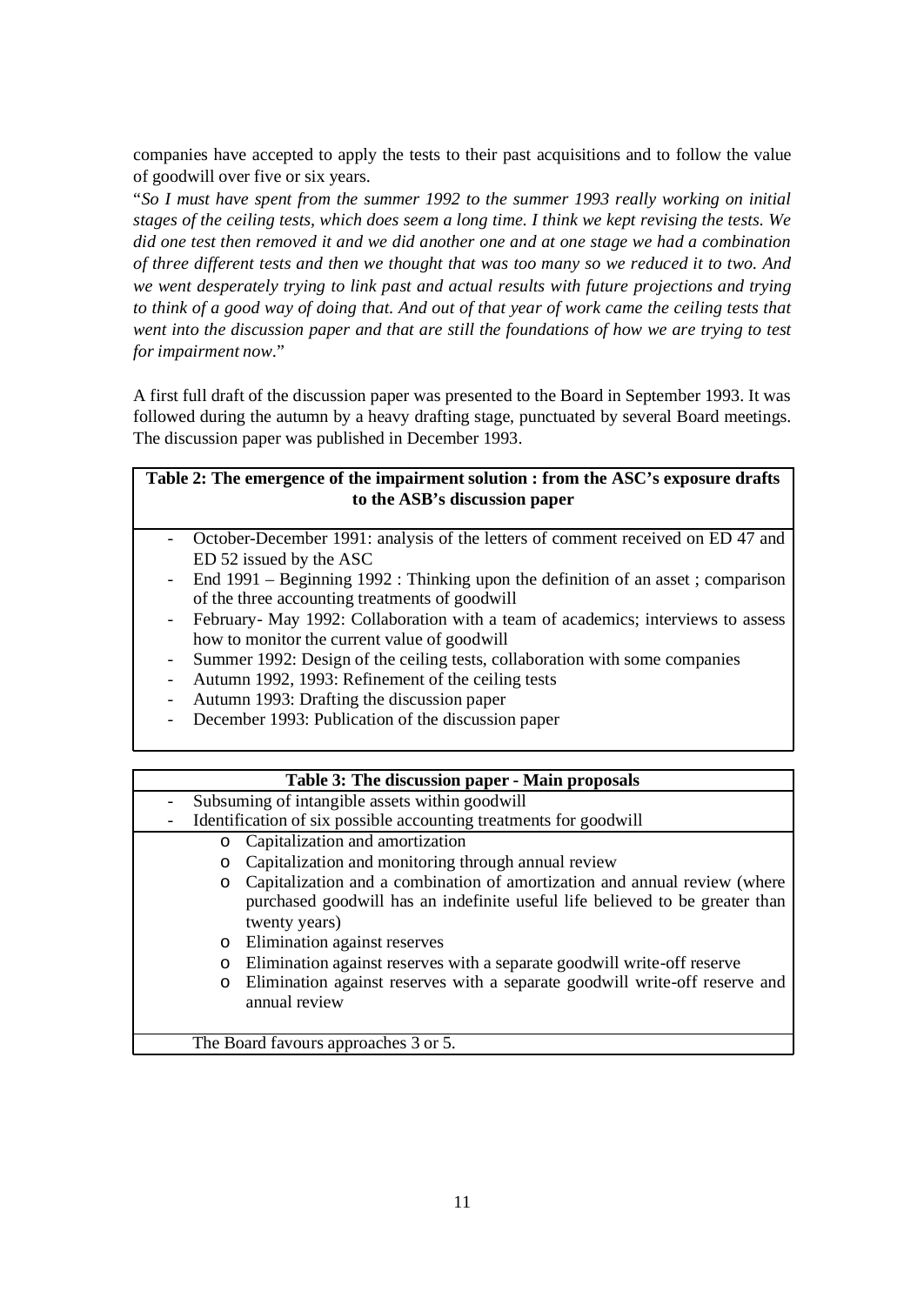#### *Concluding comments on stage 1*

It appears from the first two years dedicated to the development of the goodwill project within the ASB that the approach of capitalizing goodwill and following its value through an annual review have been considered very early in the process as a possible alternative. And the reason seems to be the opposition of industry to an approach based on a systematic depreciation of goodwill.

"*Accounting for goodwill, particularly what came out of the responses to ED 47, can evoke a very emotional response. People can get extremely upset. We could have a complete revoke from industry just refusing to comply, which could result in the blowing up of the ASB. We can't allow that to happen so we are consulting to see whether industry thinks this approach is feasible (…) and comes up with a sensible answer. And we are focusing mainly on industry consultants rather than analysts and auditors because they are the ones that make the most noise on the goodwill issue and seem to feel most strongly about it.*"

This might explain the unusual membership of the consultancy group, with industry representatives exclusively.

During this first phase, the project director and the Board began "exploring" this solution. A lot of time and energy has been spent on its operationalization, looking for a procedure allowing a regular control of the current value of goodwill. And that is how the "ceiling tests" emerged. Interestingly, even within the Board, support was not totally granted.

This appears through the content of discussion paper with two favoured treatments: a) elimination against reserves with a separate goodwill write-off reserves and b) capitalization with a hybrid follow-up of the value of goodwill: amortization when the useful life is definite and annual review when it is indefinite. It is worth noting that considerable time was spent on what is only an option of one of the preferred solutions.

### **2.2 From the discussion paper to the public hearings (1994-1995): The consolidation of the impairment solution**

The first task was obviously the analysis of the responses to the discussion paper. Three main trends may be identified:

- A strong opposition, especially from industry, to incorporating intangible assets into goodwill.
- None of the treatments relating to the initial accounting for goodwill gave rise to massive support. According to the project director, one third of respondents favoured elimination against reserves on a distinct line; one quarter favoured capitalization and systematic depreciation; one quarter supported capitalization and annual review.
- Many comments relating to the ceiling tests: "*The comments on the ceiling tests came from all the place. Some people were saying they are too complicated, some were saying they are too subjective, some were saying they were too mechanical. And I think there was a lot of fear underlying all that*".

From the responses to the discussion paper, *"It was clear that we had to do something about the intangible assets or we would have another big fight." "And the ceiling tests were not going to fly as they were whether because either we had explained them into a complicated*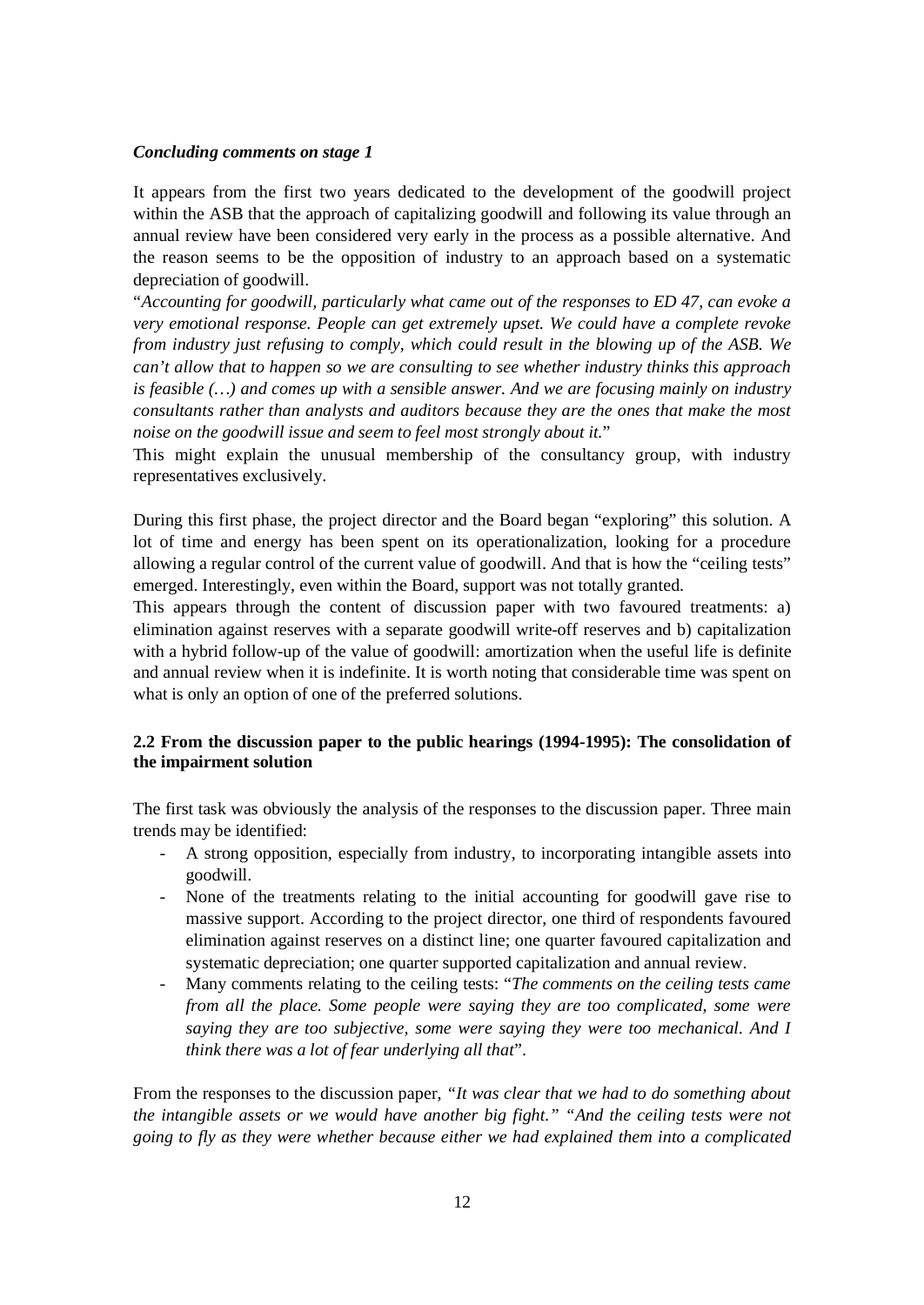*fashion or they were generally too complicated.*" From here on, the project director spent a lot of time trying to adjust the proposals along these two directions. The project director worked very closely with the group of consultants. Three collective meetings were held. In addition to that, the project director went around visiting each consultant individually. The purpose was to submit the proposals to them in order to assess their acceptability and their feasibility. The project director worked on the identification of intangible assets as well as on simplifying the ceiling tests, both the procedure and the explanations.

This brainstorming and consulting work enabled the project director to formulate new proposals:

- Separate identification of intangible assets under specific conditions
- Design of another procedure for monitoring the value of goodwill called "impairment tests". These tests are not dissimilar in substance to the former ceiling tests and are also based on discounted cash flows "*We have relaxed them slightly and I hope we will explain them more succinctly in the hope that they will be accepted...*" It is worth mentioning that the phrase "impairment test" replaced "ceiling test". It is also worth noticing that the project director used the FASB's proposals on impairment of longlived assets $^{12}$ .

The project director kept on working on the refinement of the proposals at the beginning of year 1995. During the first semester 1995, the project was submitted several times to the Board. This resulted in several modifications.

"*I felt I have improved the paper quite a lot. We had changed the paper. The idea was the same but how it was explained was different really"*.

"I got so far with the consultants and then when I presented the paper to the Board. It has *actually changed a lot in terms of lessening the amount of work that would be involved*".

An arrangement was introduced for those who want to keep a simple accounting. A simpler impairment test is to be conducted if intangible assets and goodwill are depreciated over a period not exceeding 20 years.

The project director spent some time redrafting the proposals in order to make the text shorter and clearer *"The consultants have said 'can you make the explanations clearer and make it shorter so that it's easy to understand'. They said actually it isn't difficult but it can sound difficult".*

Because the non amortization of capitalized goodwill may contravene the Companies Act and the European Fourth Directive, the ASB asked for a legal opinion which confirmed the necessity of requiring the true and fair override<sup>13</sup>. The ASB also organized the field-testing of the proposals. The seven companies constituting the group of consultants accepted to apply the proposals. The results of the field-testing were considered as critical. If companies "*come* back saying 'yes, we did it, it was not difficult and it gave sensible results', then I think the *Board will be persuaded. If they come back saying 'it was crazy, we spent out hours and* 

<sup>&</sup>lt;sup>12</sup> The due-process that surrounded the publication of SFAS 121 "Accounting for the Impairment of Long-Lived Assets and for Long-Lived Assets to Be Disposed Of" was examined in the first part of the paper. At the time, the FASB was proposing impairment tests for long-lived assets, including goodwill, as a complementary procedure to amortization whereas the ASB was working on the idea of non systematic amortization.

<sup>&</sup>lt;sup>13</sup> In the United Kingdom, the true and fair view prevails over other legal rules. Its application may lead, in the case of incompatibility, to depart from the law.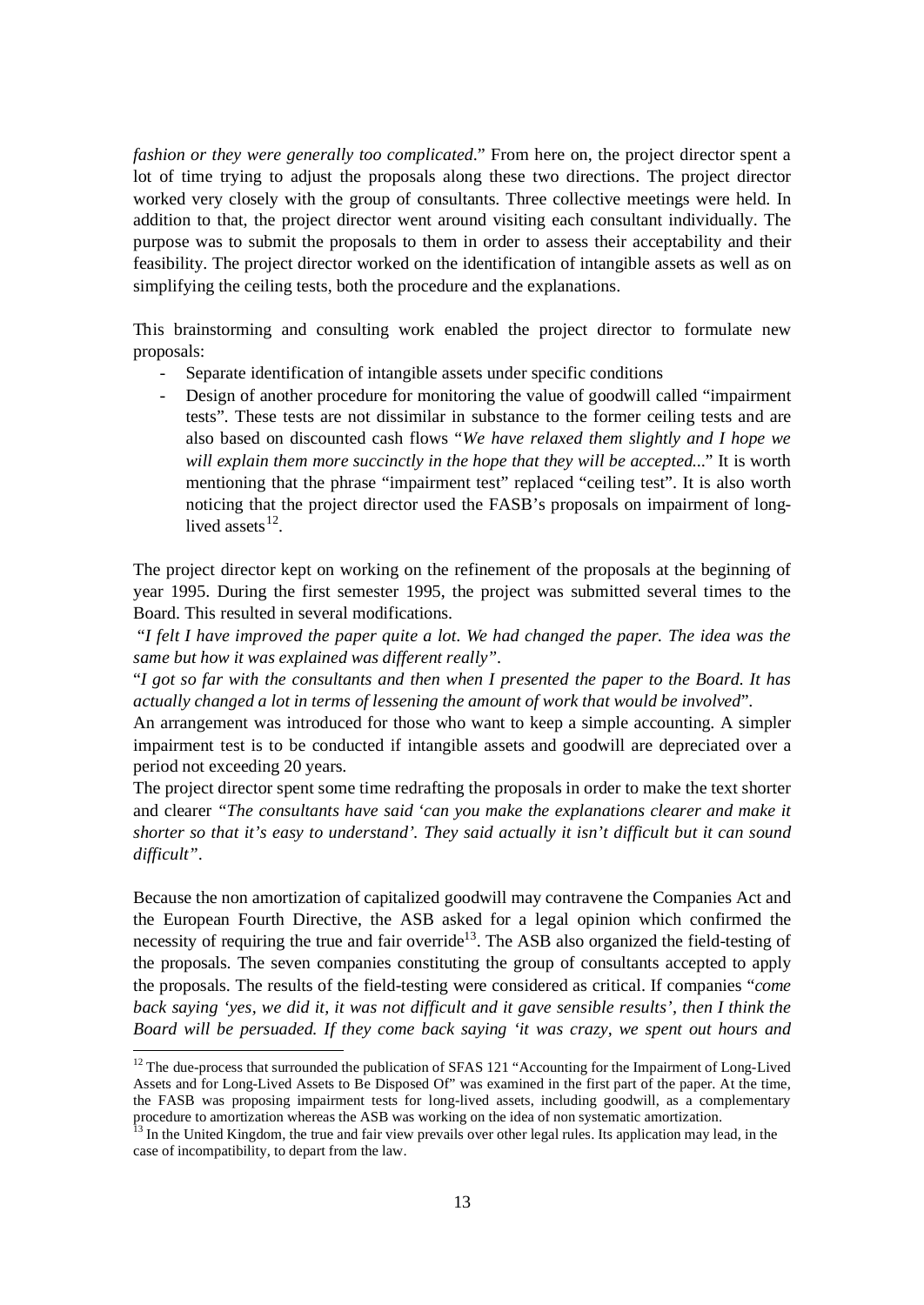*couldn't get anywhere', obviously the Board won't go ahead with it*". Six companies out of seven were supportive. "*Most of them have sent a written-up package of what they have done. I ran through that package with them, almost as though I was an auditor auditing what they've done."*

The ASB was considering holding public hearings on this project. Before going that far, the ASB wanted to have a flavor of the reactions of constituents, apart from that of the seven companies constituting the group of consultants. A meeting was organized with about thirty invited people, representing industry, large accountancy firms and analysts.

*"By and large, as we took each vote, there was general agreement for each stage"*

"On a topic like this, it's always going to be trying to strike the best middle road  $(...)$  that's *probably as close as we can get."* 

*"I felt and the other Board members felt that there was a slight disappointment that it hasn't been more of an emotional screaming and that people seemed fairly reasonably happy with it and didn't seem to feel all that strongly anyway."*

*"It really gave us confidence that it will all go ahead and it wouldn't be a total flop".*

This meeting confirmed the general support for the proposals. The ASB felt it could pursue working in this direction. The next step was the organisation of public hearings on the subject. A working paper "Goodwill and intangible assets" was issued in June 1995. This document was to serve as a basis to the public hearings, the first in the history of the ASB. The public hearings were held in September 1995.

## **Table 4: The consolidation of the impairment solution: from the discussion paper to the public hearings (1994-1995)** :

- May 1994 : Analysis of the letters of comment received on the discussion paper
- Summer and autumn 1994 : Adjustment of the proposals with the contribution of the consultants: some new proposals
- First semester 1995: Refinement of the proposals: legal advice, field-testing, discussion at several Board meetings, drafting the document
- May 1995: A meeting with a larger group of constituents
- June 1995: Publication of the working paper "Goodwill and intangible assets"
- September 1995: Public hearings

## **Table 5: The working paper – Main proposals**

- Separate recognition of intangible assets provided their fair value can be measured reliably
	- Capitalization of goodwill and other intangible assets
- Goodwill and intangible assets
	- o having a finite life: should be depreciated over that life
	- o believed to have indefinitely long lives: should not be depreciated
	- o should be reviewed for impairment at each year-end (a simpler impairment test is to be applied if the useful life of the asset is estimated to be inferior to 20 years)
- A rebuttable presumption that goodwill has a finite life that does not exceed twenty years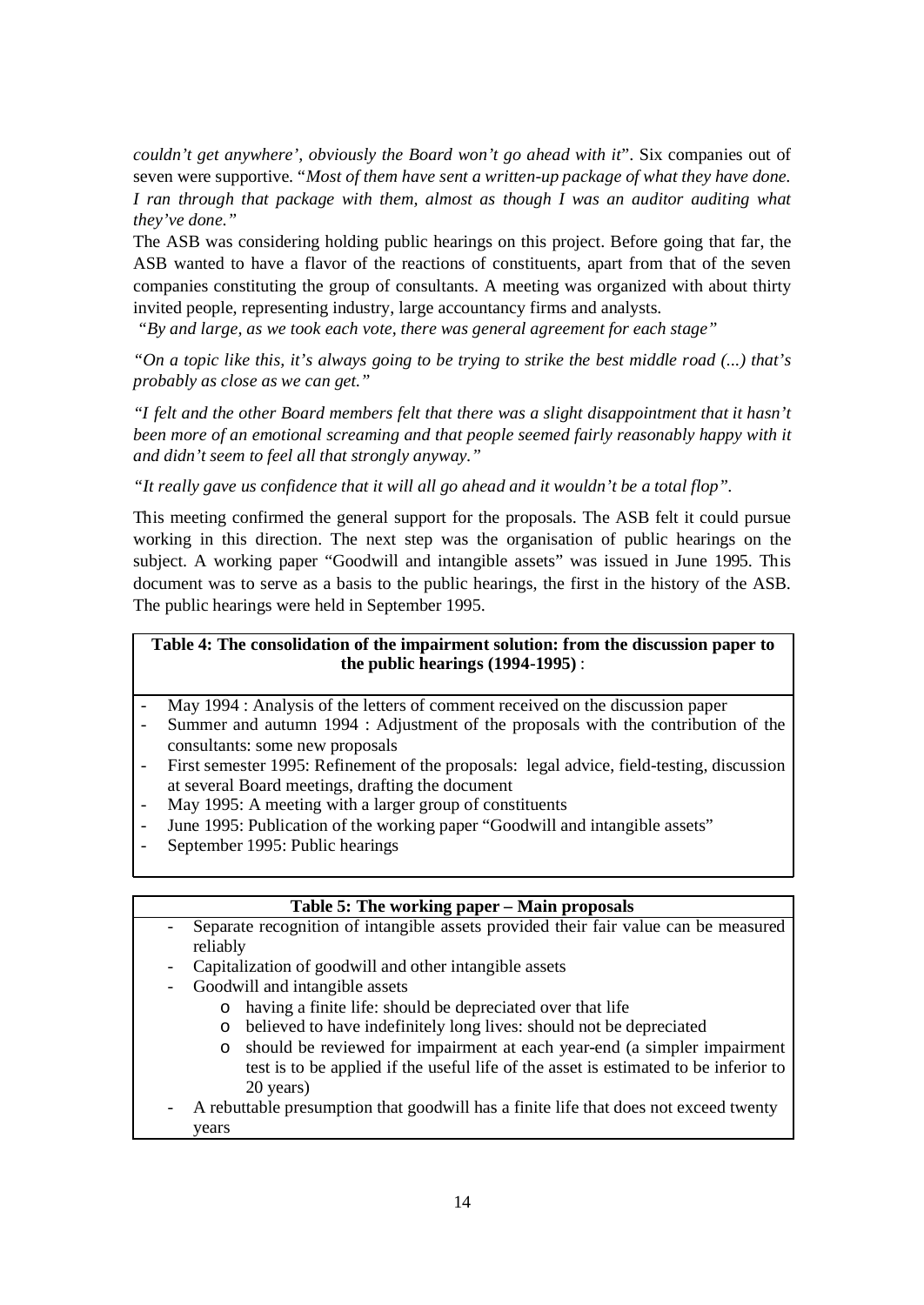#### *Concluding comments on stage 2*

The proposals have been refined. As during the first phase, considerable time was spent on the operationalization of the approach, i.e. the design of reliable tests meant to monitor the current value of goodwill. As can be noted from the proposals contained in the working paper, this is only one option (when a company rebuts the presumption of goodwill having a finite life inferior to twenty years).

Throughout this stage, the concern of the Board was to come to an acceptable solution for industry. For instance, the reversal of the Board's attitude towards the separate identification of intangible assets, "*I looked very hard at how we could pull out intangible assets, almost bending over backwards to trying to please the companies, because that is where the problem is with goodwill accounting but at the same time, not wanting them to get away with being able to show intangible assets on the balance sheet that have no value and that were not likely to maintain their value.*" The same applies to the impairment tests. The Board was trying to find a balanced position between reliability and feasibility.

It is interesting to note the position of Board members, far from being a fixed one. *"I think the Board was a little bit worried about putting our project out (...) But surprisingly, they did*  all agree to it going out and they think that it is the right idea and that we have got the project as far as we can get it and they think that if we are going to adopt an impairment *approach, this is the best we can do".*

Many previous quotations mirror the fact that no definitive decision has been made. The choice is a tentative one. And the Board seemed to have been very keen on checking, stage by stage, from small consultants groups to wider ones, that the proposals were supported.

During this phase, a meeting at the international level with representatives of several national standard-setting bodies was held (in March 1995). The project director presented the proposals on goodwill. The reactions of other standard-setters are worth pointing out. "*I felt it wasn't very well received. Other countries were slightly suspicious that the impairment tests are not going to be very reliable. (...) Australia and America were very anti it. They think that David Tweedie has got the wrong approach entirely and basically think: if you buy something, then you allocate the cost of what you've bought to the profit and loss account over future accounting periods, and to do an impairment test is just totally wrong and conceptually wrong"*. At this time, the ASB was still the only one to propose a non systematic depreciation approach for goodwill accounting. But at the same time, the ASB followed the work conducted by the FASB on impairment of long-lived assets.

Responses to the working paper were, as a whole, positive and allowed, from the Board point of view, to confirm the general orientations defined in the working paper. The Board agreed on developing the exposure draft along the same lines.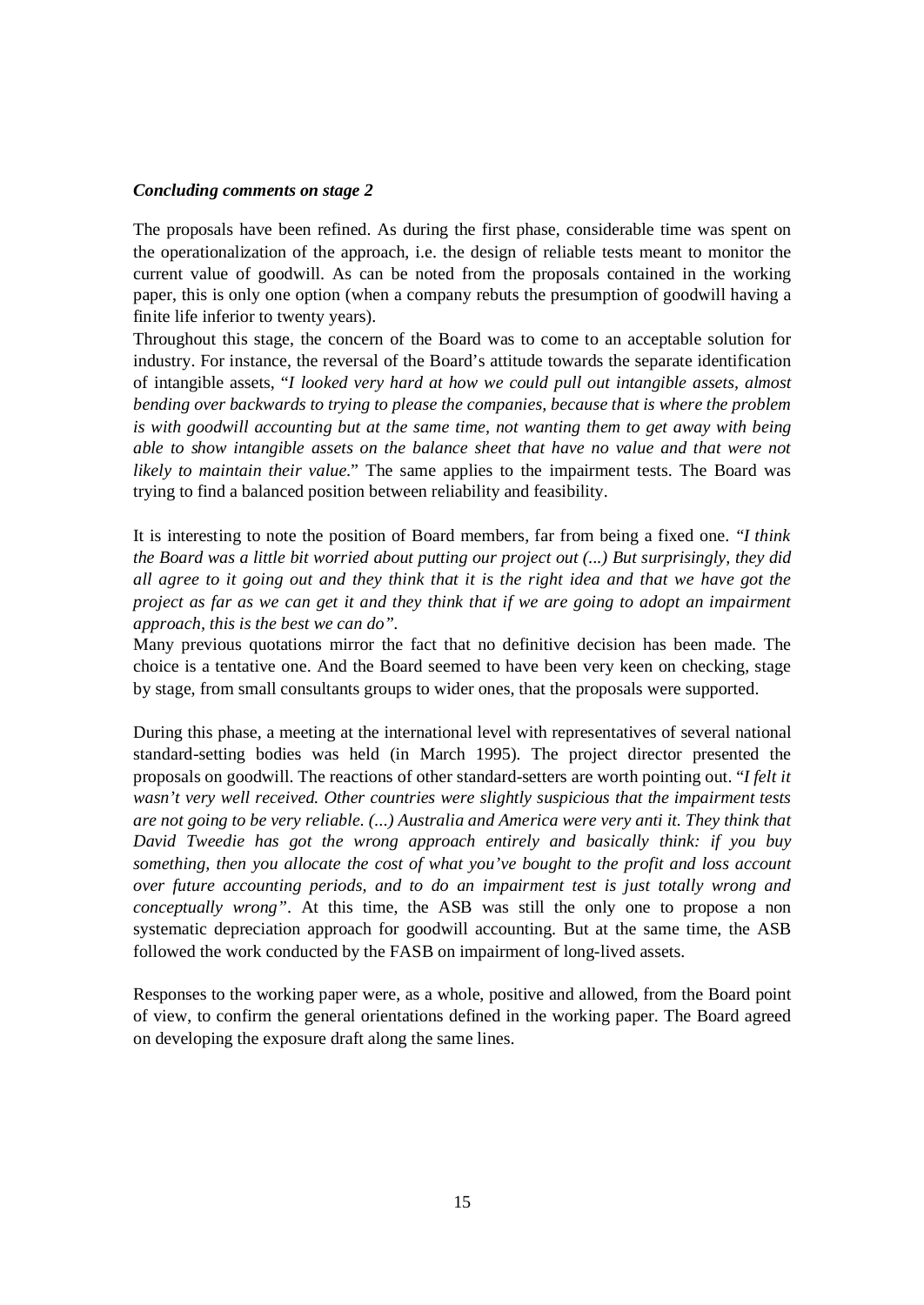## **2.3 Analysis**

Three main features may be emphasized from this study:

- The impairment solution seemed to have appeared quite early in the process as a relevant treatment.
- Significant time was spent on its operationalisation and the building of what became known after as the impairment tests.
- The "innovation" relying on the non-amortization of goodwill is limited since it is only an option within a hybrid solution

### *2.3.1 An "innovation" that emerged early in the process*

The impairment solution seemed to have appeared quite early in the process as a relevant treatment. Despite the scepticism of some Board members and although the ASB was quite isolated in this position on the international level, the Board agreed to explore this solution in depth.

How did the impairment solution come to be proposed as a possible solution? One main reason emerges from our analysis. The will to accommodate industry seems to have led the ASB to be innovative, departing from the current solutions provided in the existing regulations (see also Kwok and Sharp, 2005). Neither the elimination of goodwill against reserves could be retained because it has been a source of abuse, nor capitalization of goodwill with systematic depreciation because of industry's strong opposition. Goodwill being a "political hot potato", one of the worries of the standard-setter was to avoid opposition from industry. Significant time was spent interacting with companies, trying to take into account their needs and expectations as well as trying to have them accept the recommended treatment. This might explain some specific stages of the process. For instance, a heavy field-testing of the proposals by a small group of companies was conducted and for the first time in its history the ASB carried out public hearings.

One may also suspect the influence of some personalities, for instance the chairman, in initiating this solution.

#### *2.3.2 Conceptual "innovation" versus practical implementation*

Another notable feature of the process is the significant time spent on the operationalisation and the building of what became known after as the impairment tests. In a way, the success of the capitalization and impairment approach as a valid solution seemed to have been dependent on the construction of robust tests. In other words, the problem was not dependant on the conceptual issue but on the practical side of it. The success of this conceptual "innovation" rested on the possibility of its successful implementation into practice. The same conclusions have been reached by Tollington (2006).

Success has never been taken for granted. Among other conclusions, it appears that the process of setting the standard on goodwill appears to be far from a linear and rational process in which it is possible to isolate the moment of decision-making. Phases do not succeed each other in a well-ordered fashion but may overlap and involve taking a step back (Alter, 2001). It is an iterative process relying on feedback and on interaction between several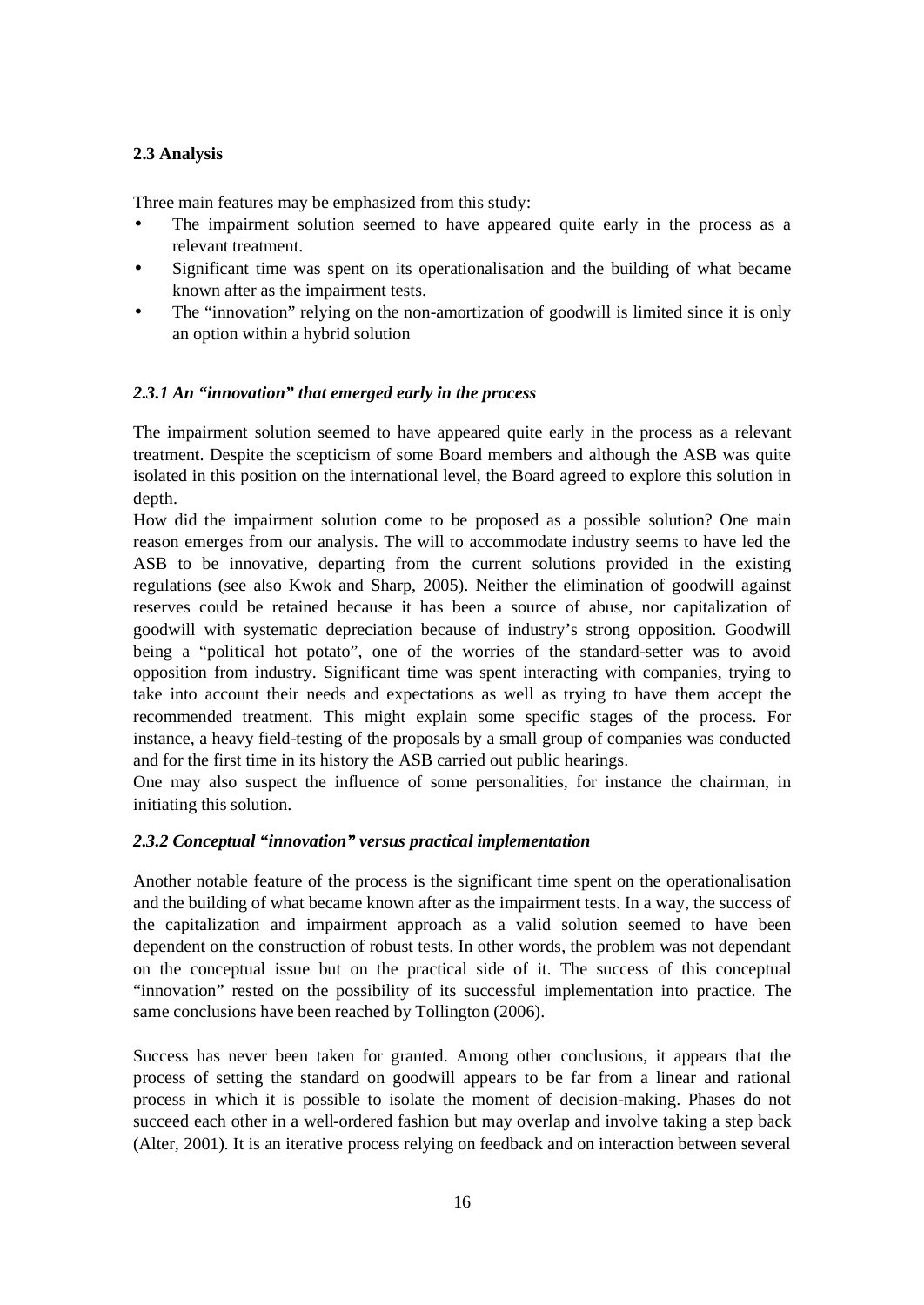actors, between the project director and the Board as well as between the ASB and the outside through formal but also informal consultation. In fact, the idea has been initiated by some actors within the ASB but the development of the standard required a persuasion process towards board members as well as towards the outside (Akrich and al., 1988). Therefore, the proposals were constantly tentative. At any moment, the project director seemed sure of what the outcome would be.

"*I think we are coming to a very interesting period because in the next six months, there are various possibilities. One is the whole thing will never come to the light of day anyway because the Board might throw it (...). I don't think they will actually but a subsequent meeting of a bigger group of consultants could say it is still too complicated. Alternatively, it could go ahead to public hearings and it could be adopted and it will make quite a big change to accounting for goodwill in this country. If it is accepted at the public hearings, then we are going to move on to an exposure draft very quickly and we would be looking at the standard not that long off, maybe the next year probably. It could go to the public hearings and still reach an impasse. We can still come back to capitalising and writing down*  for some fixed period maybe 20 years. But I feel that we are getting to the conclusion of the project in terms of which way we are going to go, there is not much more research. I feel I *have researched, researched ..."*

#### *2.3.3 An "innovation" limited in its application*

As mentioned earlier, the ASB did not adopt a pure solution – which the FASB did a few years later - but a hybrid one, combining amortization where the useful life of goodwill is finite and impairment where it is indefinite. Besides, this required rebutting the presumption of a finite life for goodwill not exceeding twenty years and invoking the true and fair override. Going against the "mainstream" is not always obvious and several studies have pointed out discrepancies with the international position to explain the ASB's relatively timorous choice (Richard et al, 2005). As for the development of public policies, "incrementalism", i.e. the introduction of marginal rather than radical changes, is a safe way for policy-makers to move on (Gerboth, 1972). As Rogers (1995) points out, "getting a new idea adopted, even when it has obvious advantages, is often very difficult. Many innovations require a lengthy period, often of many years, from the time they become available to the time they are widely adopted." (p. 1)

## **CONCLUSION**

Considering the significant role played by the British ASB in the development of regulations enabling the capitalization and impairment of goodwil without systematic amortization (i.e. the "impairment solution"), the purpose of this paper is to understand how and why the ASB came to favour this solution. One of the contributions of this paper relies in the insight it provides on the development of a standard, differentiating from earlier studies that base their conclusions on the analysis of comment letters without giving an internal view of the process.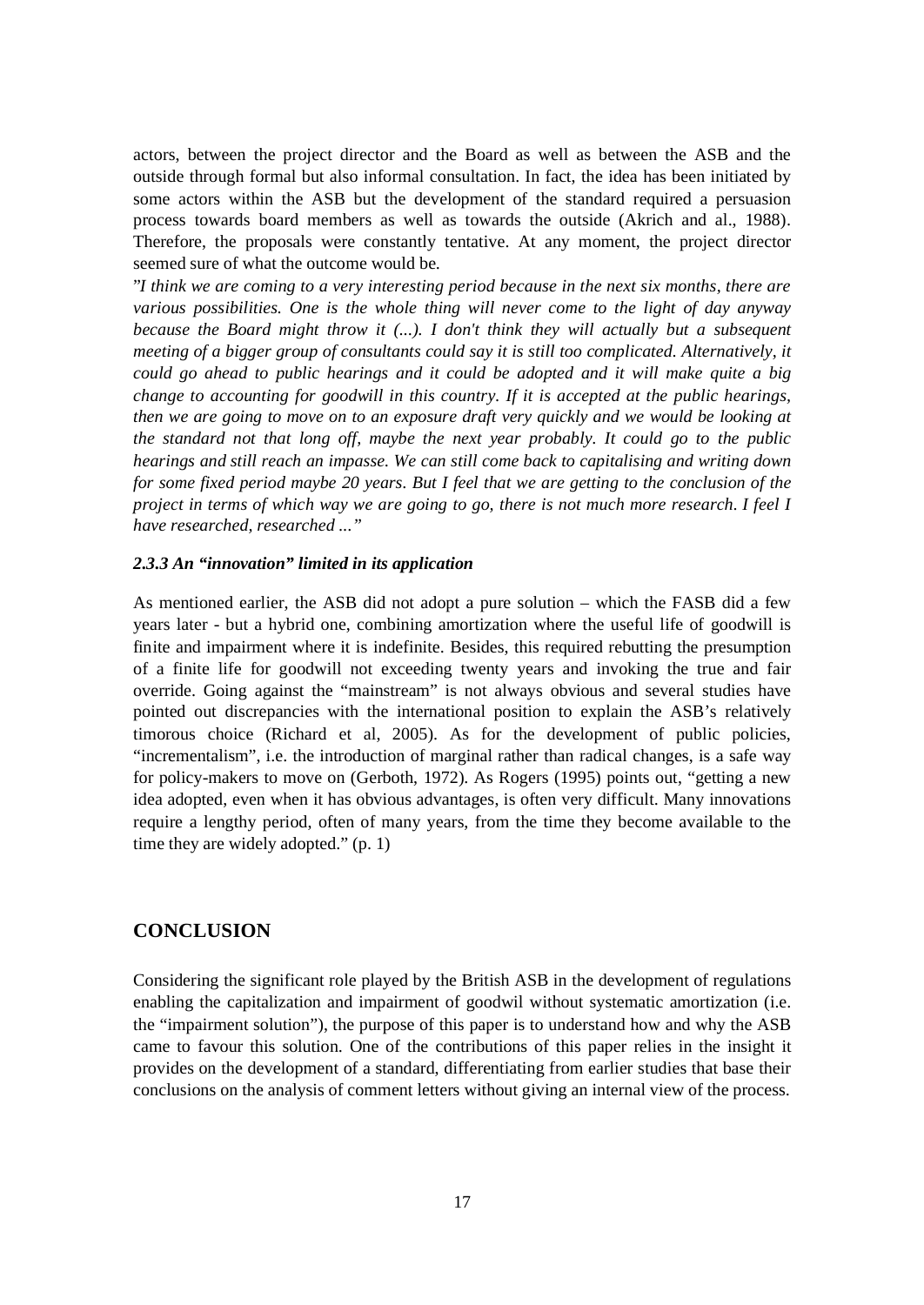The development of the impairment solution by the ASB has been described as an "innovation" since it introduces a new way of accounting for goodwill. The concept of not amortizing goodwill systematically is not new in itself as showed by Richard et al (2005) who refer to this solution as the "actuarial approach". It is its introduction in a national regulation leading to wreck a quasi general consensus that we consider as new and term "innovation". The analogy between the development of a standard and the development of an innovation has been established (Hussein, 1977; Jönsson, 1988) since adopting a new regulation is in a way introducing an "innovation". The literature related to the development of an innovation may contribute to understand the development of the impairment solution within the ASB.

The parallel between an innovation and a standard leads to pointing out new avenues for future research. Many theories have been developed to explain the diffusion of an innovation (Meyer and Rowan, 1977; Rogers, 1995). These theories may be transposed to the standardsetting field in order to understand how the "impairment solution" gained the American and the international regulations.

## **BIBLIOGRAPHY**

Accounting Principles Board (1970), APB Opinion n°16 "Business Combinations".

Accounting Principles Board (1970), APB Opinion n°17 "Intangible assets".

Accounting Standards Board (1993), Discussion paper "Goodwill and Intangible assets".

Accounting Standards Board (1995), Working paper for discussion at public hearing "Goodwill and Intangible assets".

Accounting Standards Board (1996), Financial Reporting Exposure Draft 12 "Goodwill and Intangible assets".

Accounting Standards Board (1997), Financial Reporting Standard n°10 "Goodwill and Intangible assets", December.

Accounting Standards Board (1998), Financial Reporting Standard n°11 "Impairment of fixed assets and goodwill", July.

Akrich M., Callon M. and Latour B. (1988), « A quoi tient le succès des innovations ? Premier épisode : L'art de l'intéressement », *Gérer et Comprendre*, june, p. 5-17.

Akrich M., Callon M. and Latour B. (1988), « A quoi tient le succès des innovations ? Deuxième épisode : L'art de choisir les bons porte-parole », *Gérer et Comprendre*, september, p. 15-29.

Alter N. (2001), *L'innovation ordinaire*, 2<sup>nd</sup> Edition, Edition Presses Universitaires de France.

Canibano L., Garcia-Ayuso M. and Sanchez P. (2000), "Accounting for Intangibles: A Literature Review", *Journal of Accounting Literature*, vol. 19, p. 102-130.

Chee Chiu Kwok W. and Sharp D. (2005), "Power and international accounting standard setting: Evidence from segment reporting and intangible assets projects", *Accounting, Auditing & Accountability Journal*, vol. 18, n° 1, p. 74-99.

Churyk N. T. (2005), "Reporting goodwill: are the new accounting standards consistent with market valuations? », *Journal of Business Research*, vol. 58, p. 1353-1361.

Davis M. (2005), "Goodwill Impairment: Improvement or Boondoggle?", *The Journal of American Academy of Business*, Cambridge, March, n° 2, p. 230-236.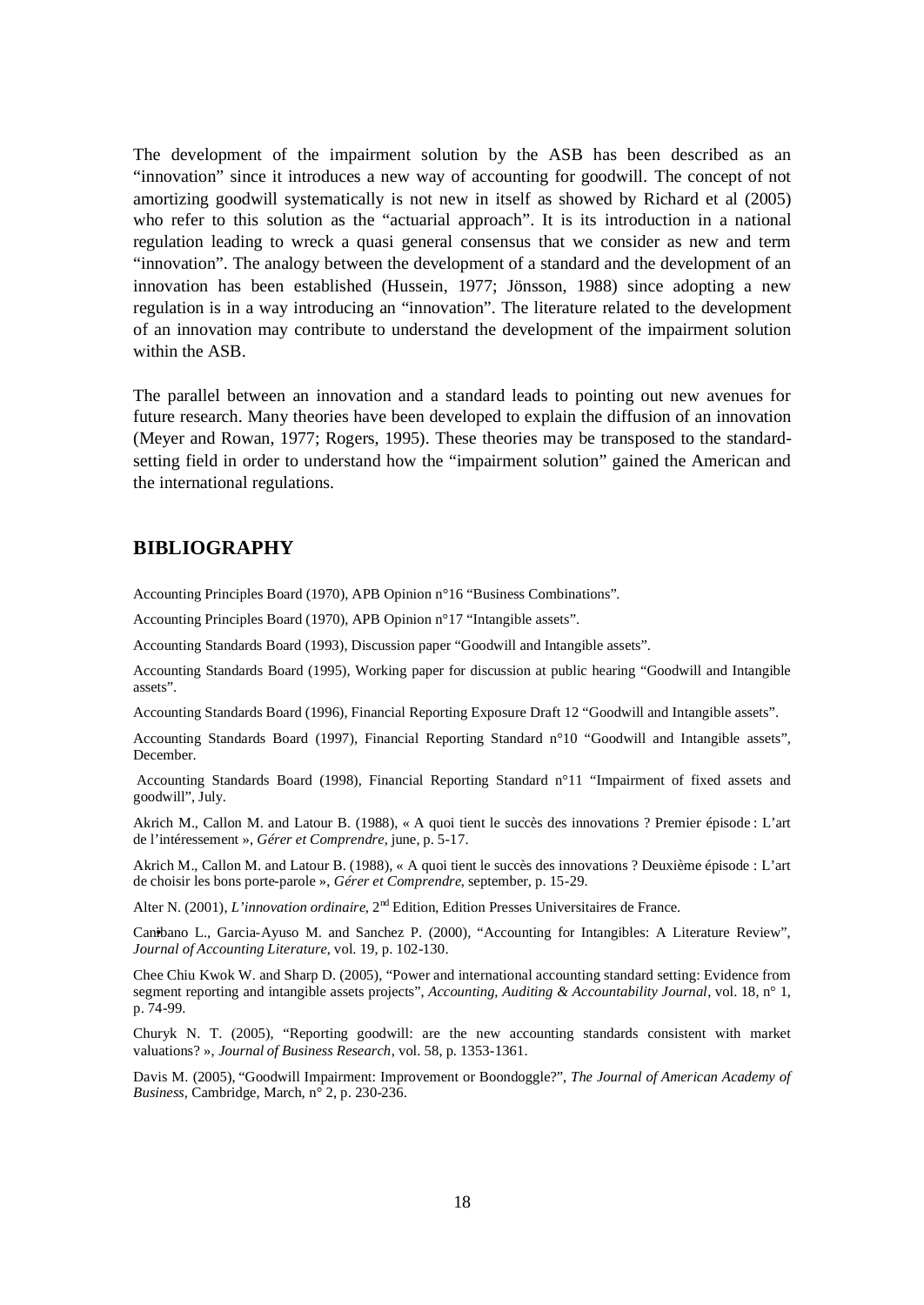DiMaggio P. J. and Powell W. W (1991), "The Iron Cage Revisited: Institutional Isomorphism and Collective Rationality in Organizational Fields" *in The New Institutionalism in Organizational Analysis* Edited by Powell W. W and DiMaggio P. J, The University of Chicago Press.

Dumont J. L. and Paret E. (1996), « Comment traiter les immobilisations incorporelles et les écarts d'acquisition? », *Revue de droit comptable*, September, n° 96-3, p. 139-162.

Eckstein C. (2004), "The measurement and recognition of intangible assets: then and now", *Accounting Forum*, vol. 28, p. 139-158.

Financial Accounting Standards Board (1995), Statement of Financial Accounting Standards n° 121 "Accounting for the Impairment of Long-Lived Assets and for Long-Lived Assets to Be Disposed Of", March.

Financial Accounting Standards Board (2001), Statement of Financial Accounting Standards n° 141 "Business Combinations", June.

Financial Accounting Standards Board (2001), Statement of Financial Accounting Standards n° 142 "Goodwill and Other Intangible Assets", June.

Gerboth D.L. (1972), « 'Muddling through' with the APB », *Journal of Accountancy*, may, pp. 42-49.

Grinyer J. R. and Russel A. (1992), "National Impediments to International Harmonization: Evidence of Lobbying in the U.K.", *Journal of International Accounting, Auditing & Taxation*, vol. 1, No. 1, p. 13-31.

Grinyer J. R., Russel A. and Walker M. (1990), "The Rationale for Accounting for Goodwill", *British Accounting Review*, vol. 22, p. 223-235.

Hartwig F. (2006), "Positions and supportive arguments regarding the proposed prohibition of goodwill amortization in ED 3 "Business Combinations"", 29<sup>th</sup> EAA annual Congress, Dublin.

Hennings S., Lewis B. L. and Shaw W. H. (2000), "Valuation of the components of purchased goodwill", *Journal of Accounting Research*, autumn, vol. 38, n°2, p. 375-386.

Hirschey M. and Richardson V. J. (2003), "Investor underreaction to goodwill write-offs", *Financial Analysts Journal*, November-December, vol. 59, n° 6, p. 75-84.

Hirschey M. and Richardson V. M. (2002), "Information content of accounting goodwill numbers", *Journal of Accounting and Public Policy*, vol. 21, p. 173-191.

Hussein M. E. (1977), *A socio-political framework of the process of adopting generally accepted financial accounting standards*, Phd, University of Pittsburgh.

International Accounting Standards Board (2002), Exposure Draft ED 3 ""Business Combinations", London

International Accounting Standards Board (2004), International Financial Reporting Standard IFRS 3 ""Business Combinations", London.

International Accounting Standards Committee (1993), International Accounting Standard n° 22 "Business Combinations", London.

International Accounting Standards Committee (1998), International Accounting Standard n° 22 "Business Combinations", London.

International Accounting Standards Committee (1998), International Accounting Standard n° 38 "Intangible Assets", London.

Jennings R., LeClere M. and Thompson II R. B. (2001), "Goodwill amortization and the usefulness of earnings", *Financial Analysts Journal*, vol. 57, No. 5, p 20-28.

Jennings R., Robinson J., Thompson II R. B. and Duvall L. (1996), "The relation between accounting goodwill numbers and equity values", *Journal of business, finance and accounting*, vol. 23, No. 4, June, p. 513-533.

Johnson T. L. and Petrone K. R. (2000), «Why did the board change its mind on goodwill amortization? », Status Report (FASB), vol. 331, December, p. 8-10.

Jönsson S. (1988), *Accounting regulation and elite structures (driving forces in the development of accounting policy)*, John Wiley & Sons.

Kwok W.C.C., Sharp D. (2005), "Power and international accounting standard-setting – Evidence from segment reporting and intangible assets projects", *Accounting, Auditing and Accountability Journal,* 18, 1, 74-99.